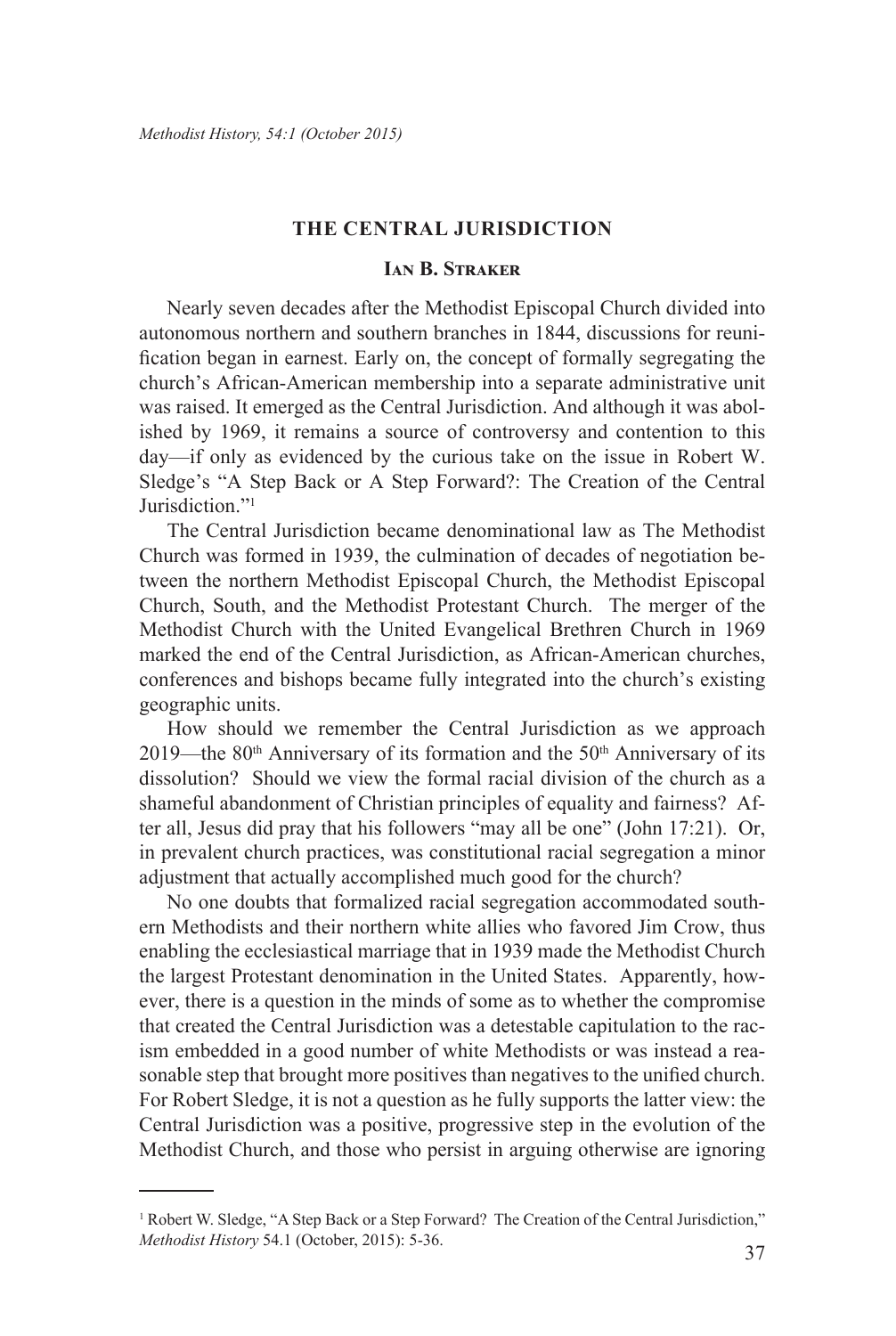pertinent facts while being driven by emotion. (One can just about hear him decry the "political correctness" underlying the opposing position.)

It can be helpful from time to time to revisit historic events and the interpretations around them, and fifty years after the end of the Central Jurisdiction is as good a time as any. But "revisit" does not necessarily require "revision." Sledge claims to reluctantly don the hat of a revisionist historian, but does so to correct what he claims to be the prevailing "revisionist history" that regrets the church's racial compromise. By challenging what he notes as the predominant understanding of the Central Jurisdiction he maintains that "the original interpretation is shown to be not so bad after all." 2 He presents the balance he tries to provide as a regular process in American historiography.

This is not the place for a full discussion of the revisionist impulse in American historiography, but it can be noted here that not all revisions are further revised so as to vindicate earlier or even "original" interpretations. The "original" triumphal tales of American conquest and westward expansion have been revised so as to not ignore the oppression and racism that brought devastation to the Native American peoples and civilizations; "corrective" revisions of that revision have not been forthcoming. In a similar manner, postbellum southern interpretations of the Civil War cited "states' rights" as the cause of the war, and not the maintenance and expansion of slavery; contemporary white supremacist screeds notwithstanding, prevailing historical interpretations of the war locate slavery at the center of the bloody conflict.

As society's values evolve and change, so will its views of history evolve and change. Truly "objective" history, though ideal, is ultimately unattainable; facts can be objective but interpretations of those facts will always be colored by the experiences and values of the interpreter. Historians do more than just report facts. We examine them in their appropriate contexts and offer interpretations. If our work is informed and fair, our interpretations may be accepted and can, over time, become the prevailing view among later historians and readers of history. If racial attitudes in the United States and the Methodist Church have changed over the last century, perhaps understandings of the Central Jurisdiction should change as well. But any understanding must be informed and fair, and so must not assume that there was an original acceptance of the Central Jurisdiction as being good for all involved.

Sledge is to be commended for the breadth of the sources he calls on to support his views on the Central Jurisdiction. Indeed, his bibliography offers to subsequent investigators a fairly thorough introduction to the history and historiography of the Central Jurisdiction. Had he used those sources in a fair manner, however, he would need to significantly temper or altogether abandon his revisionist views. In addition to his peculiar selection of facts, his thesis relies on a number of false assumptions. To drive home his argument, he concludes by articulating a number of charges made about

<sup>2</sup> Sledge, "A Step Back or a Step Forward?", 22.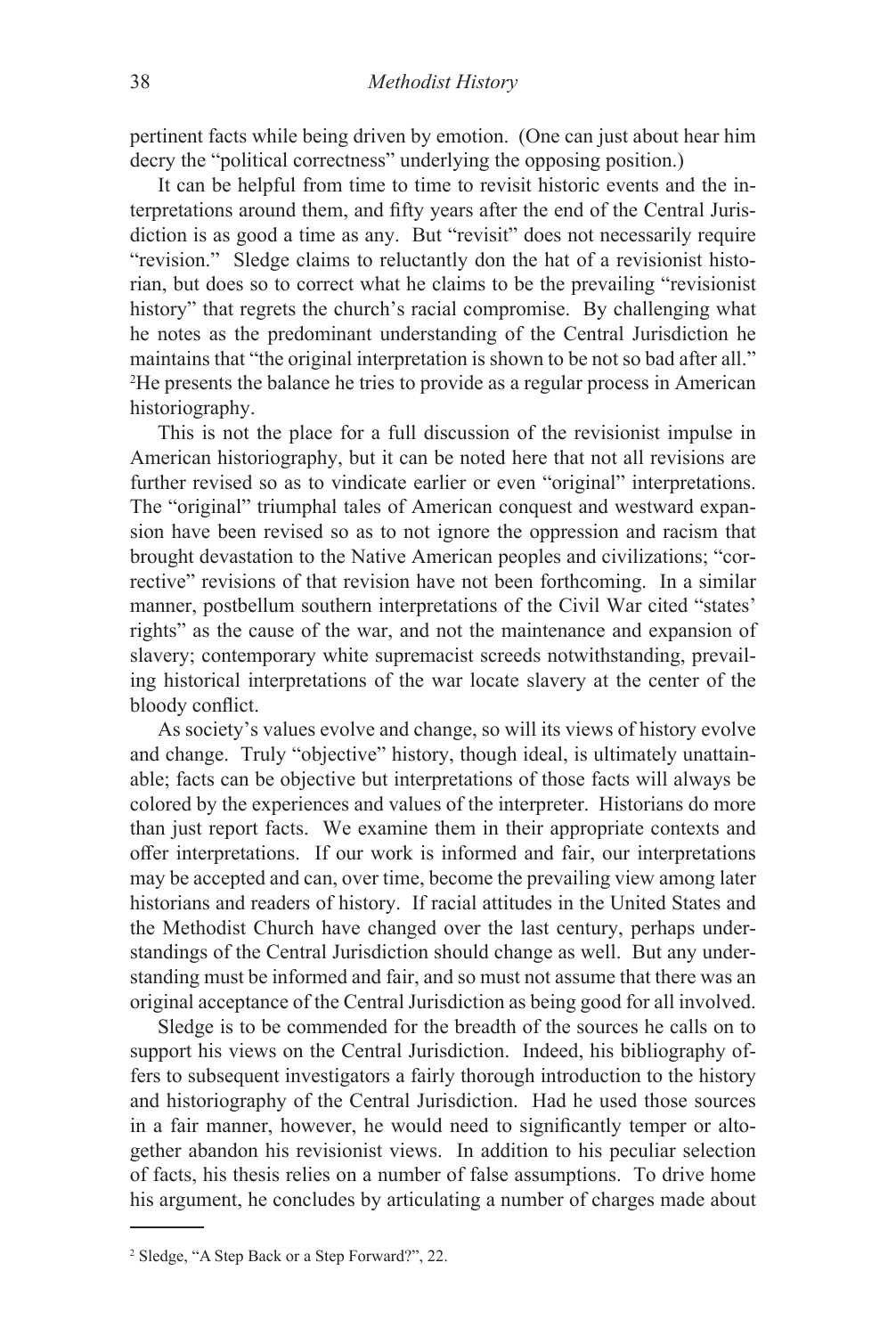the Central Jurisdiction that he then systematically attempts to refute. The remainder of this article will address the implied assumptions and articulated "charges" presented by Sledge so that readers of both works will have a balanced basis for assessing the value and role of the Central Jurisdiction.

Essential to Sledge's argument is the existence of segregation in the Methodist Episcopal Church prior to the formation of the Central Jurisdiction. Sledge promulgates that as a result, the segregation mandated by the creation of the Central Jurisdiction was not new, and should not have been and should not be—a cause of distress or offense. As he states:

The problem here is that racial segregation did *not* begin in 1939 with the Central Jurisdiction and the CJ was in no way inferior to the other five jurisdictions. Racial segregation was already *fully* in place in the MECS from 1870 and in the MEC from 1895. Yet it is somehow taken to be fact that the Central Jurisdiction *introduced* racial segregation.3

It is certainly true that racial segregation within Methodism did not begin in 1939. On the local church level it can be traced back to the eighteenth century and incidents like the one at St. George's that contributed to the formation of the African Methodist Episcopal denomination.4 But not all instances of segregation, not all episodes of racial separation are equal. Segregation in the Methodist Episcopal Church, both north and south, had different causes and effects at different times and places. Sledge mistakenly assumes that segregation in the 1850s was the same as segregation in 1865 or 1870, 1895, 1919, and 1936, etc.

The 1844 division that resulted in the northern Methodist Episcopal Church (MEC) and the Methodist Episcopal Church, South (MECS), had the effect of opening up the southern slave population as a mission field for Methodist missionaries since the MECS, was not tainted with the anti-slavery stance embedded (though often ignored) in the 1784 founding documents of the MEC. African Americans were targeted for membership, and by 1858 the MECS counted 404,430 of them as members. Though accepted as members, African Americans did not share equal rights with whites. As preachers, they were local and appointed to locations by quarterly conferences and denied annual conference membership; assignment to a circuit was rare, and the positions of presiding elder and bishop were out of the question.<sup>5</sup> Of course, literacy for African Americans was proscribed by law,

<sup>3</sup> Sledge, "A Step Back or a Step Forward?", 11.

<sup>4</sup> In 1792, segregation at St. George's Methodist Episcopal Church in Philadelphia along with its accompanying insult spurred on the departure of the church's African members. Some of them under the leadership of Richard Allen became the nucleus that went on to form the African Methodist Episcopal Church in 1816. For Allen's first hand account, see Richard Allen, *The Life Experience and Gospel Labors of the Rt. Rev. Richard Allen* (Nashville, TN: Abingdon Press, 1960) 25-26. For a more recent account with the correct date of the incident, see Dee E. Andrews, *The Methodists and Revolutionary America, 1760-1800: The Making of Evangelical America* (Princeton, NJ: Princeton UP, 2000), 146.

<sup>5</sup> Katherine Dvorak, *An African-American Exodus: The Segregation of the Southern Churches*  (Brooklyn, NY: Carlson Publishing, 1991), 46-48.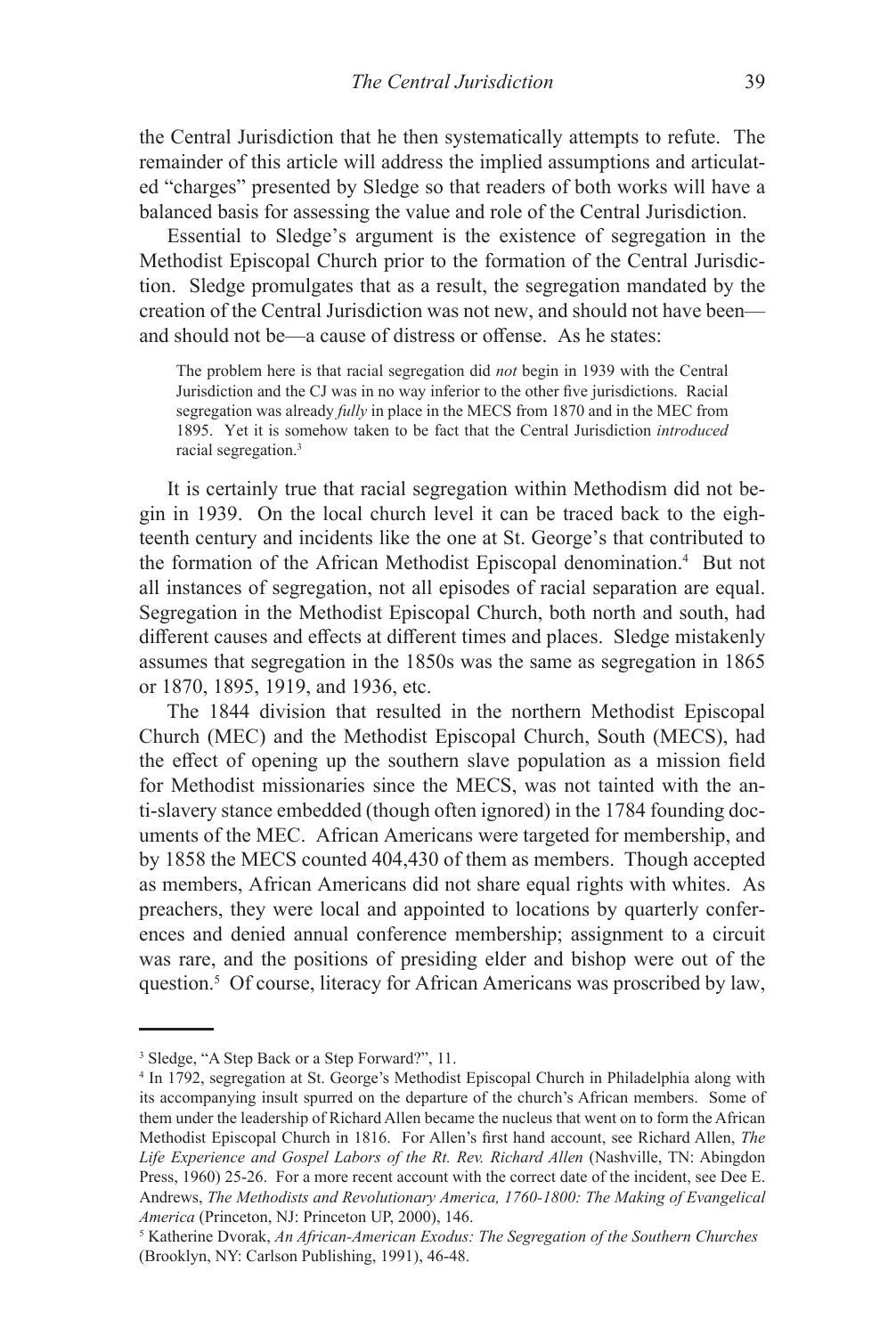and so there were not great numbers who could meet minimal standards for elder's orders.<sup>6</sup> Other laws prevented the church from protecting slave unions or the integrity of slave families. Nevertheless, along with segregated local worship (often, but not always under white preaching) there were opportunities for integrated revivals and camp meetings.<sup>7</sup>

The Civil War ushered in great changes for all aspects of southern life, including religion. At its start the Mobile, Alabama, conference estimated that MECS African-American membership had dropped to 200,000.8 By 1866 that number had dropped to 78,742, with the most precipitous decline taking place in the sixteen months following the end of the war.<sup>9</sup> December of 1870, marked the departure of the last African-American members from the MECS, and interracial interaction and cooperation among southern Methodists effectively ended for the next century. The story of that decline and departure of African-American members is where the discussion of segregation and the Central Jurisdiction begins.

In 1861, the Methodist Episcopal Church, South, began to decry the loss of some of its African-American members. How the loss took place during the tumultuous years of the war and its aftermath was complex, varying according to location and time. Katherine Dvorak has analyzed that process in depth in her book, *An African-American Exodus: The Segregation of the Southern Churches*, and those interested in the details need to consult her work.<sup>10</sup> It is clear that at their first opportunity, African Americans left the MECS (and other southern denominations) in order to organize and run their own religious affairs. Throughout the antebellum period, African Americans in the south had developed a distinctive style of worship. Contemporary observers invariably noted the high levels of energy and emotion that were features of African-American worship. A distinctive music tradition and biblical hermeneutic also evolved, and with the prospects of freedom, African Americans were anxious to take charge of their own religious affairs. African-American Methodists, however, were generally proud of their denominational roots and they sought to remain Methodist, but with higher levels of autonomy. In leaving the MECS, many found homes in the African Methodist Episcopal Church (AME), the African Methodist Episcopal Zion Church (AMEZ), and the Methodist Episcopal Church. The competition among these denominations to harvest the members who had been careful-

<sup>6</sup> Jay S. Stowell, *Methodist Adventures In Negro Education* (New York: Methodist Book Concern, 1922), 34-35.

<sup>7</sup> A. M. Chreitzberg, *Methodism in the Carolinas* ([1897] Spartanburg, SC: The Reprint Company, 1972), 158-160. Though African Americans might attend services and revivals with whites, seating was usually segregated. At Holy Communion whites were invariably served first.

<sup>8</sup> Dvorak, *An African-American Exodus*, 61.

<sup>9</sup> Dvorak, *An African-American Exodus*, 87, 69.

<sup>&</sup>lt;sup>10</sup> In the ten years between 1861 and 1870, conditions for African-American Methodists changed several times, from the onset of war, to liberation in some areas as the Union army seized control, to the end of the war and "Radical" Reconstruction when the military maintained order in the South, and to Redemption, when under new state constitutions white southerners once more governed their own affairs. Dvorak illuminates the differences.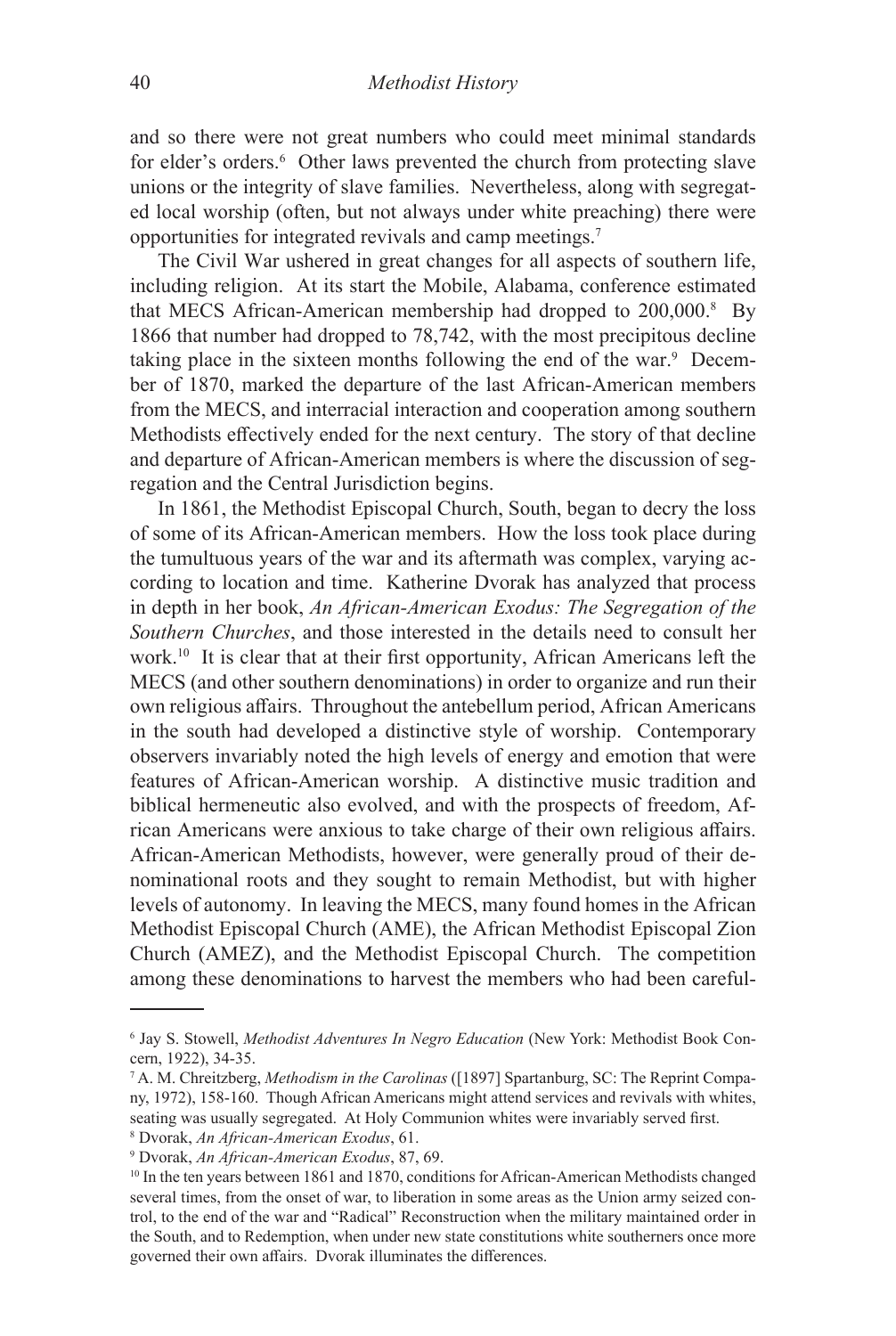ly cultivated for years by the Methodist Episcopal Church, South, was a source of contention between them and the MECS. At times and places the MECS, agreed to release control of congregations and property to AME and AMEZ representatives, but the practice was neither widespread nor long lived. MECS's resentment of northern Methodist Episcopal encroachments into the southern mission field ran high and hot.

So, the initial segregation of southern Methodism during the war era was prompted by African-American action. At the 1864 General Conference of the Methodist Episcopal Church, formal sanction was given to the formation of African-American pastorates, and the first two African-American annual conferences were organized. These actions were taken after being recommended by the "Committee on the State of the Work Among the Colored People," which had delegated representation from African-American churches in Maryland, Delaware, and the District of Columbia, and saw these steps as the best way to expand the church's work among African Americans.<sup>11</sup> Statements about that work from the conference are worth noting here verbatim:

As a church we have never sought, do not now seek, to ignore our duty to the colored population . . . . Justice to those who have been enslaved requires that in all the privileges of citizenship, as well as in all the other rights of common manhood, there shall be no distinction founded on color.<sup>12</sup>

*Resolved*, by the General Conference of the Methodist Episcopal Church in Conference assembled, That it is the duty of our church to encourage *colored pastorates* for *colored people* wherever practicable, and to contribute to their efficiency by every means in our power.

*Resolved*, that the efficiency of said pastorates can be best promoted by distinct conference organizations, and that therefore the bishops be, and they are hereby, authorized to organize among our colored ministers, for the benefit of our colored members and population, mission conferences—one or more—where, in their godly judgment, the exigencies of the work may demand it, and, should more than one be organized, to determine their boundaries until the meeting of the next General Conference, said conference or conferences to possess all the powers usual to mission annual conferences: *Provided*, that nothing in this resolution be so construed as to impair the existing constitutional rights of our colored members on the one hand, or to forbid, on the other, the transfer of white ministers to said conference or conferences where it may be practicable and deemed necessary.<sup>13</sup>

It is likely that not every lay and clergy member of the northern church worked diligently to ensure that African-American members and churches enjoyed unobstructed constitutional rights within either the church or society. But considering that these words were sanctioned by the General Conference while the Civil War raged and slavery still reigned in parts of the south, the Methodist Episcopal Church appeared to many—and especially to its African-American constituents—as being solidly progressive. True

<sup>11</sup> L. M. Hagood, *The Colored Man in the Methodist Episcopal Church* (Cincinnati: Cranston and Stowe, 1890), 138, 139, 142-143.

<sup>12</sup> Hagood, *The Colored Man in the Methodist Episcopal Church*, 137.

<sup>13</sup> Hagood, *The Colored Man in the Methodist Episcopal Church*, 140.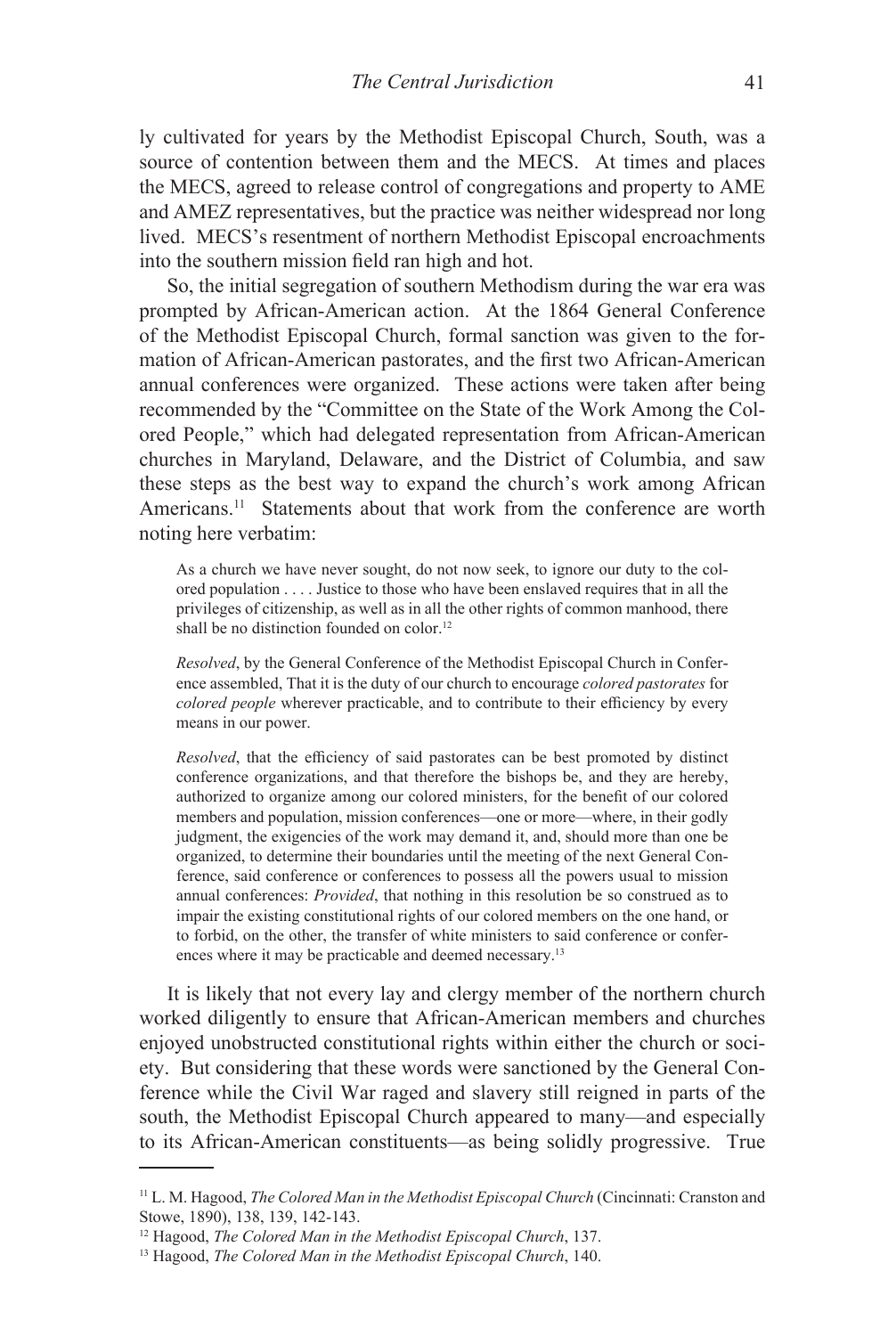and full equality for all, irrespective of color, was the expressed ideal, and progressives of all colors in the church looked to the future for its fulfillment.

Southern Methodists may have paternalistically lamented the loss of their African-American members early on, but they were not prepared to issue similar statements or to put in place programs designed to help freed persons take full advantage of their new status.14

In fact, this northern ideal was a key recruitment tool for attracting African-Americans to the northern church. In his history of that church's efforts in the Reconstruction era, Ralph Morrow noted the words of Methodist missionaries working in the south:

Timothy W. Lewis, negotiating in Charleston with freedmen who had assembled to decide on their future church relations countered the pleas of Southern Methodist clergymen "to stay with us in your old places in the galleries" with the declaration that "there will be no galleries in heaven [and] those who are willing to go with a church that makes no distinction as to race or color, follow me." Lewis's valiant effort won him the field. The most effective device for the ingathering of the colored population, many Methodists maintained, was the announcement "that there was no distinction in Methodist Episcopal churches; that colored people have the same privileges as whites." "The equality of relations enjoyed by black and white was the rallying cry which gathered the people to us," reminisced one missionary veteran of the Southwest. Freedmen who had apostatized to the "Mother Methodism" periodically confirmed the observations of whites. The Methodist Episcopal Church was the "only church for black men," averred one prominent Negro convert, because "it . . . welcomes all Americans, white or colored . . . to the equal enjoyment of its privileges."<sup>15</sup>

By 1867, a district within an African-American missionary conference in Kentucky was overseen by a presiding elder of color.<sup>16</sup> The MEC General Conference in 1868 built on the foundation it laid in 1864. At the suggestion of the bishops, the conference seated James Davis and Benjamin Brown as delegates with full rights; they had been duly elected as representatives by

<sup>&</sup>lt;sup>14</sup> Lewis Hagood, an African-American elder in the MEC published a history of African-Americans in the American Methodist movement in 1890. He characterized the southern Methodist attitude towards African Americans during and after slavery as follows: "Amid the religious training received from that part of the Methodist Episcopal Church, South, that trained them at all, did not appear anything different from the system of slavery in vogue, save the promise of an eternal Sabbath. It is true a colored membership was reported by the Methodist Episcopal Church, South; but this did not mean that the colored people within that Church were permitted to worship God in their own congregations, or that there were any colored pastors or class-leaders among that membership. If slavery had continued, the condition of the colored man religiously could never have become better. Just how—unless force of circumstances played a part in the drama—a brotherly feeling could have arisen or existed in the bosom of the poor colored man under that régime, we can not, for the life of us, surmise. But all that was ended with the war, and still there was but little, if any, change. The withdrawals at first opportunity of colored people from the Methodist Episcopal Church, South, meant something. The Methodist Episcopal Church, South, was then, at any rate, unwilling to educate the colored man," Hagood, *The Colored Man in the Methodist Episcopal Church*, 150-151.

<sup>15</sup> Ralph E. Morrow, *Northern Methodism and Reconstruction* (East Lansing, MI: Michigan State UP, 1956), 130.

<sup>16</sup> Hagood, *The Colored Man in the Methodist Episcopal Church*, 155.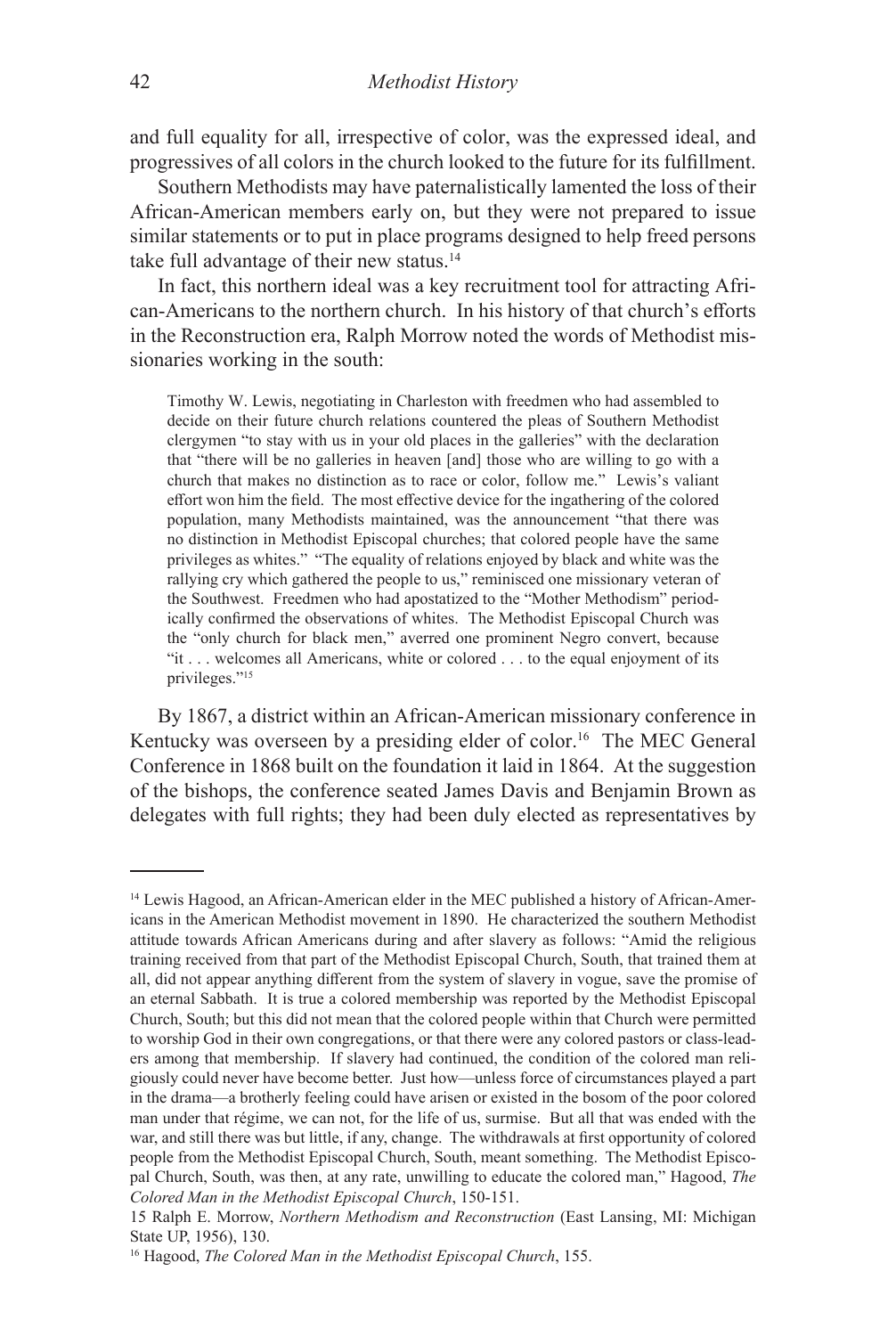their respective African-American annual conferences.17 Bishops in Kentucky were authorized to organize additional African-American conferences under the same provisos as the 1864 mission conferences "if said [colored] ministers request it; and if, in the judgment of the bishops, the interest of the work requires it."<sup>18</sup>

As time progressed, more conferences were requested and organized, and as the bulk of the African-American population was in the south, the boundary dividing the southern church from the northern existed on paper only—to the chagrin of the MECS. Some white congregations were also organized in the south by the northern church, presumably among carpetbaggers and others drawn to Methodism but not to the southern Methodist church. For a period afer the war, there was a significant disparity between the education and training of white church leaders (exhorters, class leaders, ordained preachers, etc.) and those emerging out of African-American congregations. It is clear that African-Americans at that time could not rise in the church hierarchy if weighed on the same scale as whites. Prevailing social practices in the post-war South also made certain levels of interracial interaction difficult even for sympathetic whites. It ought not be surprising that separate conferences were requested and, given the results in increasing African-American membership, granted.

Unpolished as many African-American preachers were, they proved to be capable of conveying the truth of the Christian faith and the essentials of Methodist belief and practice. Dr. John Walden of the Freedman's Aid Society of the MEC reported:

Two courses were open—one to delay employing colored preachers until they could be educated, the other to put these untutored men to work at once. No people ever needed the gospel more than did the freed people. Standing in the midst of new relations, the possessors of a new-found freedom for which they had never been trained, they needed both the restraints and the inspiration of the gospel. The Wesleyan prescience of our Church recognized this need, and at the same time the fact that these unlearned preachers, if divinely called, could so tell the story of the Cross as to benefit their people. The lives of many of these men had been an unbroken period of slave-toil; but the sequel proves that they knew enough of the saving power of Christ and the fullness of his love to instruct their hearers in the way of life, and we now see that their relation to this work was not unlike to that of the first of Wesley's lay preachers to their work among their own classes in England.19

Writing in retrospect in 1883, Walden was impressed with the strides African-American preachers had made in education through study, observation and experience.<sup>20</sup> If the initial racial segregation of conferences in the South was due in part because of racial differences in education and training, it might be expected that as the gap in skills between African Americans and whites closed, the need or desire for separate conferences would diminish as

<sup>17</sup> Hagood, *The Colored Man in the Methodist Episcopal Church*, 154-155.

<sup>18</sup> Hagood, *The Colored Man in the Methodist Episcopal Church*, 156.

<sup>19</sup> Hagood, *The Colored Man in the Methodist Episcopal Church*, 158.

<sup>20</sup> Hagood, *The Colored Man in the Methodist Episcopal Church*, 160-161. Walden was later elected bishop.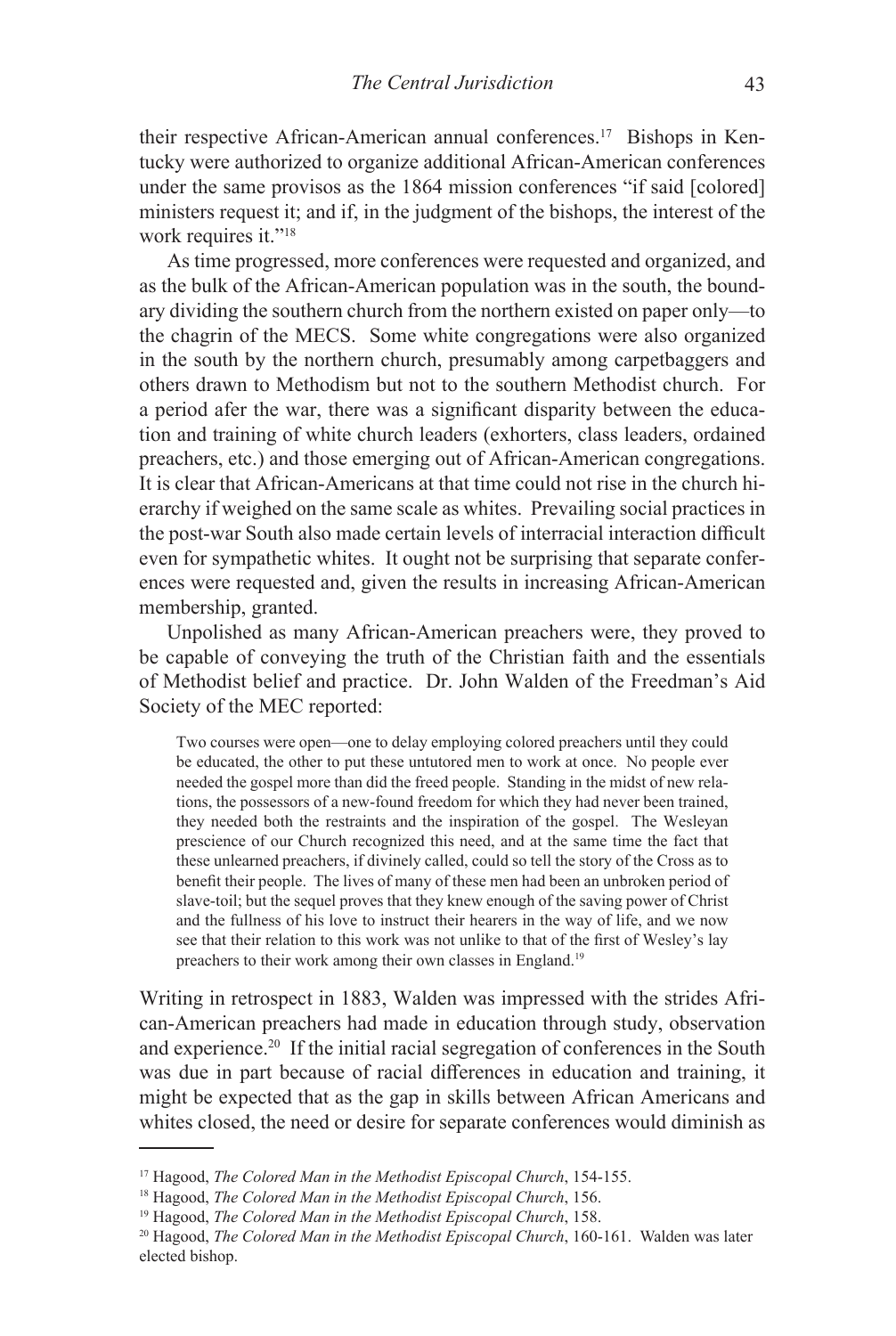### 44 *Methodist History*

well—at least from the African-American perspective.

Not all Methodists shared the same views on the reasons for segregated conferences. Dr. Atticus Greene Haygood (elected bishop in 1890) was reportedly not alone when he attributed "race instinct" as the reason why African Americans desired separate conferences, stating, "Instinct never surrendered to arguments; it is their race instinct, deep and strong and inexpugnable."<sup>21</sup> At least one African-American Methodist disagreed. Lewis Hagood countered Haygood, stating:

"Is it race instinct" that tends to segregate the colored man? We answer, No. His desire to segregate is only a self-defensive measure. The colored man in this country is *desperately* in earnest in his effort to remove every vestige of the prejudice against him arising from his previous condition of servitude.<sup>22</sup>

Though Hagood had earlier praised the results attributable to that segregation, he apparently viewed it as a temporary measure, an interval step on the way to full inclusion and equality.

With no surveys at the time, it is impossible to know how many African-American Methodists shared Hagood's optimistic perspective. When the 1884 General Conference elected African Americans as a secretary of the conference, Secretary of the Committee on the State of the Church, and editor-in-chief of one of the church newspapers, Hagood saw good progress being made toward full acceptance.

In reading Hagood's history one gets the sense that the enthusiasm for ministry among African Americans and the extension to them of full rights within Methodist Episcopal Church proclaimed during and just after the Civil War had begun to wane among some whites in the church as the new century approached. As he reported General Conference actions and other church developments, he carefully included stated oppositions to the full inclusion of African Americans in the church on equal terms with whites. Problems became evident in the South among MEC members, and all northern voices were not unified in support of African Americans.<sup>23</sup> After praising earlier General Conferences, he described the actions regarding race of the 1884 General Conference as being "enigmatical."24 Hagood for one did not expect segregated southern conferences to extend into other areas of church life, devoting an entire chapter to the disparity between "theory" and "practice" concerning racial equality in the Methodist Episcopal Church.<sup>25</sup>

<sup>21</sup> Hagood, *The Colored Man in the Methodist Episcopal Church*, 198.

<sup>22</sup> Hagood, *The Colored Man in the Methodist Episcopal Church*, 199.

<sup>&</sup>lt;sup>23</sup> Hagood particularly features three issues. Voices were raised to insist that MEC Freedman's Aid Society funds be used to support white educational institutions as well as African-American. Shortly after the MEC founded Chattanooga University, a new professor refused to shake the hand of an African-American pastor and made disparaging remarks about the race. The school also refused to enroll six African-American applicants. Despite protests from the Freedman's Aid Society and others, the school's trustees refused to dismiss the professor and persisted in segregating the school, generating much discussion in print from which Hagood quotes liberally. See Hagood, *The Colored Man in the Methodist Episcopal Church*, chapters XI, XII and XIII.

<sup>24</sup> Hagood, *The Colored Man in the Methodist Episcopal Church*, 230.

<sup>25</sup> Hagood, *The Colored Man in the Methodist Episcopal Church*, 259-291.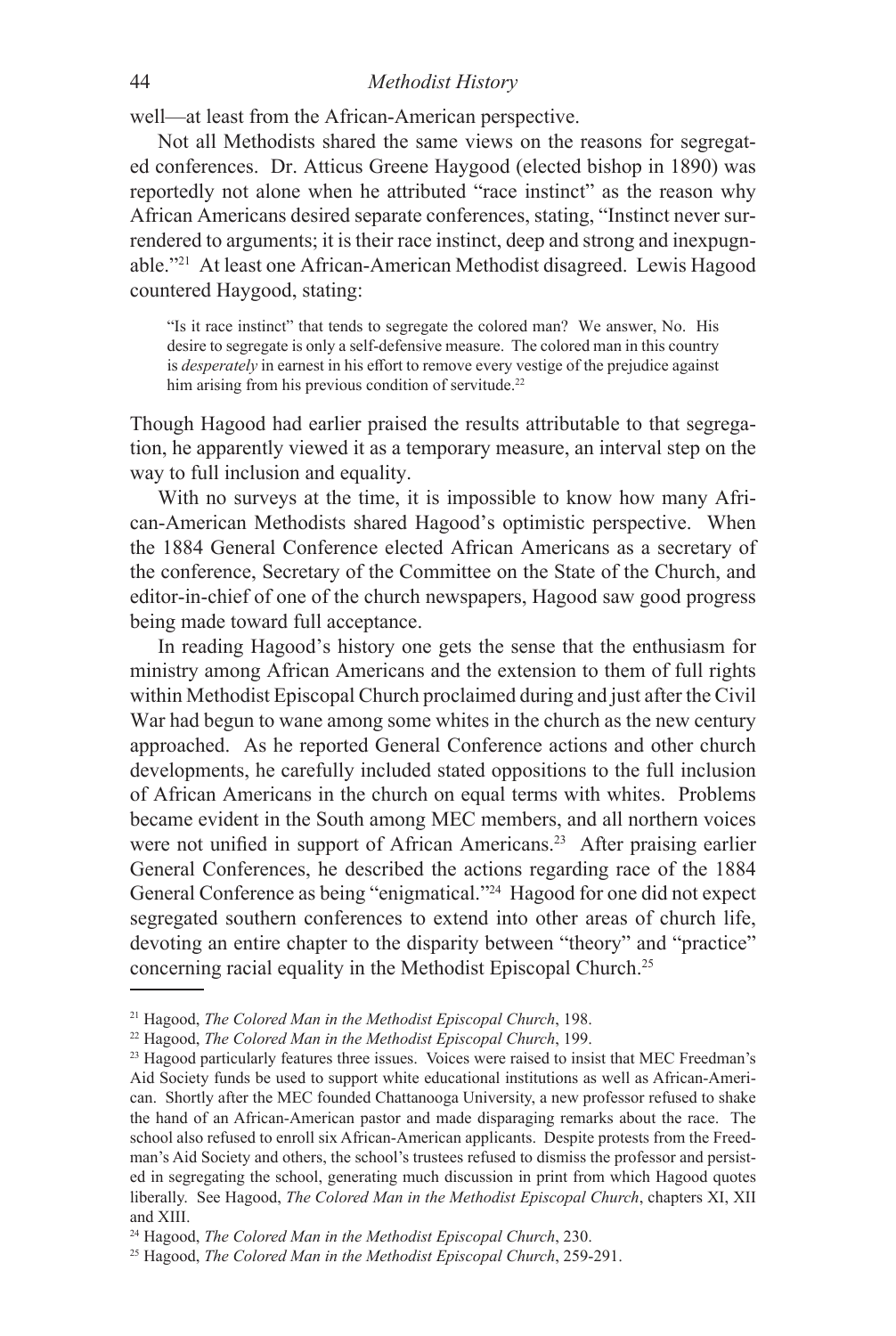Racial attitudes are not static, they are open to fluctuation and change. Katherine Dvorak traces changes in the racial attitudes within the Methodist Episcopal Church, South, from the years preceding the Civil War to the years immediately following. That church lamented the loss of its African-American members at the start of the war. The concern was no doubt genuine, but was nevertheless profoundly paternalistic and in no way considered full equality with African Americans as a possibility in either the church or society. When the comparatively few African Americans remaining in MECS in 1870 were formed into the Colored Methodist Episcopal Church with the full blessing of the MECS, the southern church comfortably settled into its new life as a completely white church.26 Similarly, Lewis Hagood traced changes in racial attitudes within the Methodist Episcopal Church, as strident declarations of equality and full rights for all in 1864 were less than stridently enforced by 1884.

Shifts in racial attitudes necessarily created shifts in the understanding of segregation in the church on the part of both whites and African Americans. The backdrop that framed the formation of segregated MEC conferences in the 1860s had begun to change by the 1880s. This was the period in which the rich promises of emancipation and Radical Reconstruction dissolved with Redemption when the class that governed the South before the war regained control and thrust out of office African Americans who had been elected to civic offices. The backdrop changed more dramatically through the 1890s, when African Americans were lynched at a rate of one every three days and, despite constitutional amendments to the contrary, Jim Crow reigned over the South when the Plessy vs. Ferguson decision of the Supreme Court in 1896 sanctioned "separate but equal" as properly American.

Further deterioration of race relations were ushered in with the twentieth century. White mobs attacked African Americans in both the North and the South in the wake of Jack Johnson's seizure of the World Heavyweight Championship in 1910. African Americans were lured north by the promise of factory jobs, with the migration spurred on by the production demands of World War I; competition for jobs, housing, etc., erupted in racial violence in northern cities. The summer of 1919 became known as Red Summer as about twenty-five race riots broke out all over United States. African Americans were massacred in Tulsa, Oklahoma, in 1921, and in Rosewood, Florida in 1923.27 Though rarely mentioned in denominational histories that cover these years, these events were certainly known by all Methodists and experienced by many.

The decades-long process of unifying the Methodist Church took place amidst the nation's violent racial environment. By the time unification talks began around 1911 the legal segregation of Jim Crow was firmly in place

<sup>26</sup> Dvorak, *An African-American Exodus*.

<sup>&</sup>lt;sup>27</sup> These incidents have been documented, described, discussed and analyzed in numerous works. For example, see John Hope Franklin and Alfred A. Moss, Jr., *From Slavery to Freedom: A History of Negro Americans, 6th Edition* (New York: McGraw Hill, 1988).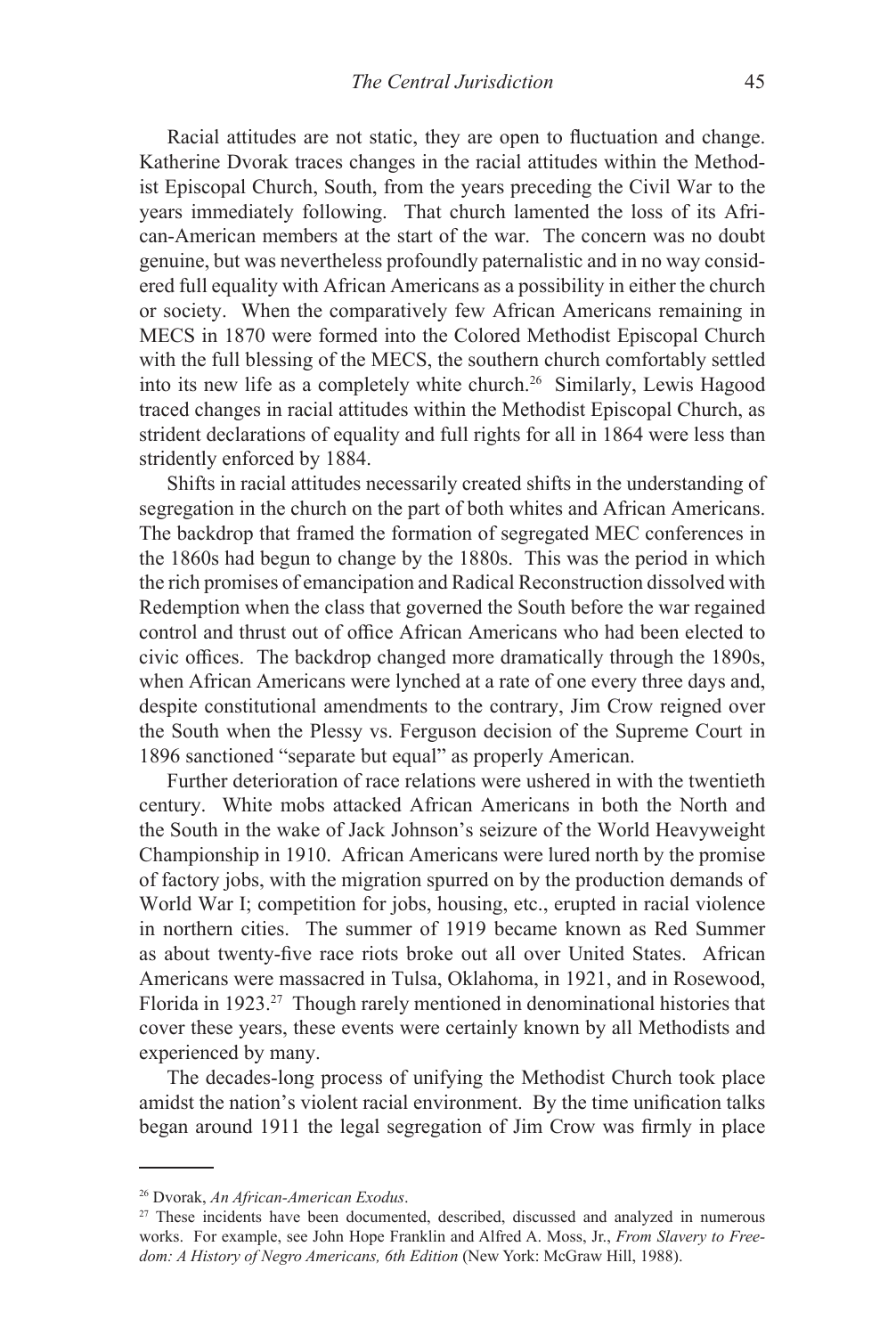in the former confederate states. The church segregation that was seen by African Americans as a temporary accommodation due to the inequities in place at the time of emancipation had become an accepted, even preferred way of life for most white Methodists in the South. The racial climate of the nation notwithstanding, African Americans in the Methodist Episcopal Church clung to the words of the church promising equal treatment and full inclusion. With the coming of the new century, African-American calls for the election of an African-American bishop for the Methodist Episcopal Church became more insistent.

Calls for such a bishop had begun as early as the General Conference of 1872. An African-American bishop assigned for work in the United States (and not restricted to work overseas in Liberia, as was the case as early as 1858 with Francis Burns) was seen by African Americans as an important marker of inclusion and progress. It was also seen as essential for countering charges made by African Methodist Episcopal and African Methodist Episcopal Zion missionaries in the South that full equality in the MEC for persons of color was impossible. On this issue Lewis Hagood, in 1890, remained hopeful that bishops of color would be elected on an equal basis with whites, believing that the time would come and that 1872 had not been that time.

Election to the office of bishop from among candidates who are mutually equal cannot be determined on the ground of color or any other special consideration. It can only be by fair and honorable competition among the friends of the respective candidates. And yet the presentation of a well-qualified man of African descent would, doubtless, secure very general support in view of the great interests of the Church, which would thereby be more abundantly promoted. No such opportunity, however, has been afforded at this [1872] General Conference.<sup>28</sup>

Hagood persisted in assigning the best motives to the Methodist Episcopal Church leadership, writing that "In many instances the church did not do what we asked, in others it did not do what others thought it should have done; but time and experience have taught us it did generally what was best."29 Writing some twenty years later another African American in the MEC, John Bowen, affirmed love for his church with less patience for the lack of bishops of color.

We know that we were not prepared for a different treatment forty years ago, but we know that we are prepared for it today. The truth is we have outgrown our baby clothes, but our great, good, and loving mother—God bless her! and may not a hair of her good gray head be touched—insists that we are still children and persists in treating her overgrown children as though they were still babes in her lap to be crooned over.30

By Bowen's day, a significant number of African Americans had acquired

<sup>28</sup> Hagood, *The Colored Man in the Methodist Episcopal Church*, 171.

<sup>29</sup> Hagood, *The Colored Man in the Methodist Episcopal Church*, 172.

<sup>30</sup> J. W. E. Bowen, *An Appeal for Negro Bishops But No Separation* (New York: Eaton & Mains, 1912), 27.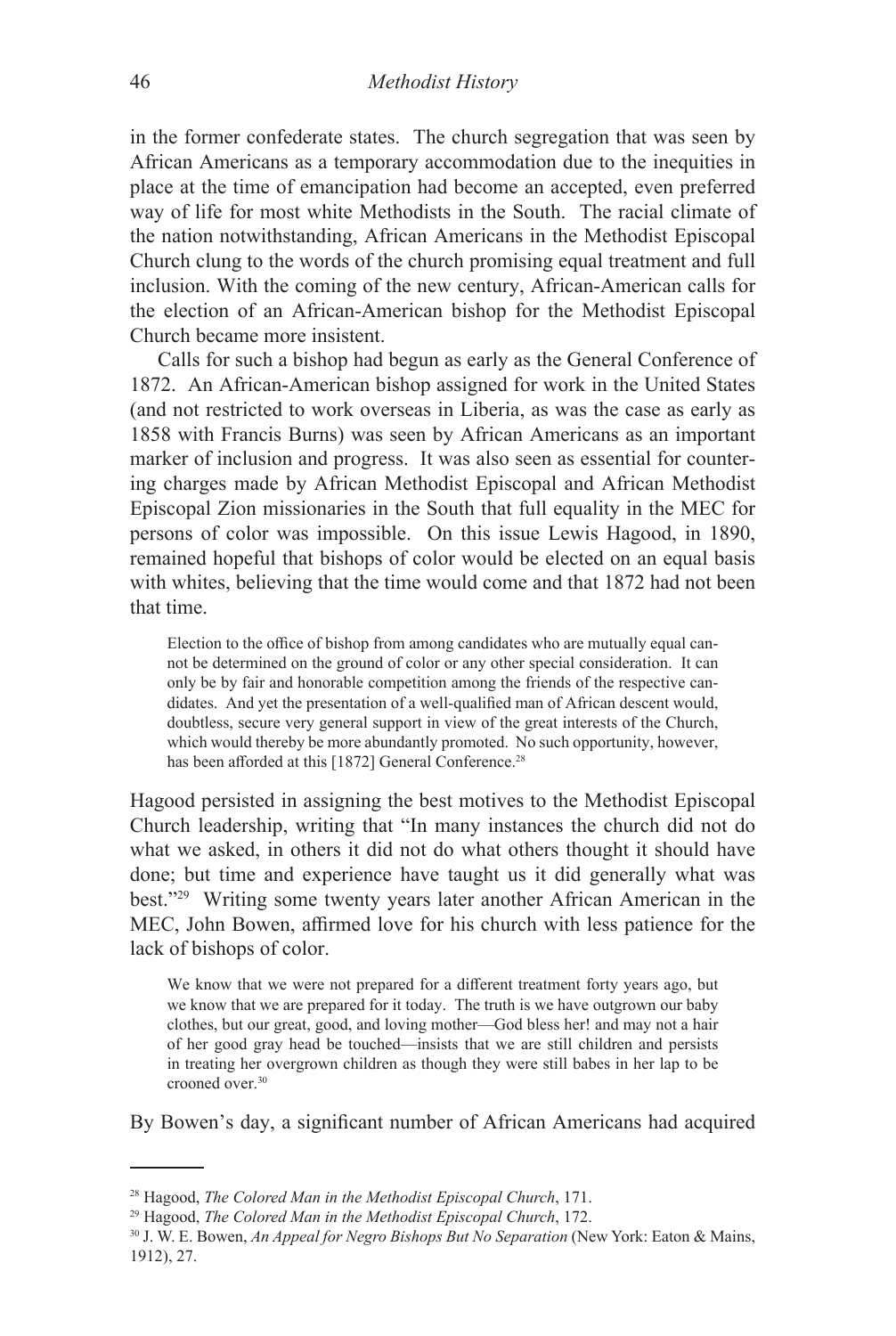education and training to be considered for the episcopacy on the same terms as whites, but the number of African-American delegates at General Conference was not sufficient to achieve election on terms equal with whites. When in 1920, the first African-American bishops were elected for service in the United States, they were elected on a special ballot that was only open to African-American candidates. African-American Methodists settled for what was possible, postponing again their hopes for the ideal.

As Hagood noted in the late nineteenth century, some calls had begun for African Americans in the Methodist Episcopal Church to leave and join with the AME, AMEZ and CME denominations to form one mega African-American Methodist church that would have fraternal relations with the MEC along the lines that the CME church had established with the MECS. He quotes extensively from a book written by John Wright—a layman from Philadelphia—in which such an arrangement is advocated. Wright doubted that "the colored ministers can be so educated as to continue in the Methodist Episcopal Church without any serious danger to its interests." If they can be so educated, would they not be of better service tied to the African-American denominations? Wright had clear ideas about the future of segregation in the MEC.

The idea of separation for better work is not new among us . . . . There is a law of association that is the best regulator of such questions. That a separation into conferences on the color-line will become general is inevitable.<sup>31</sup>

Though he saw the church segregation of his day increasing and eventually leading to separate churches, Hagood strongly disagreed:

In a word, the white and colored membership within the Church is, according to the enactments of the General Conference, equal in all that pertains to Church membership and privileges. Hence there is now no cause for the colored membership seeking separation from the Church. "We know not what a day may bring forth;" but, judging the future by the past, there will never come a time when it will be *absolutely necessary* for the Church to put away its colored membership, nor an *absolute necessity* for the colored membership to withdraw from the Church. The question of the inferiority of the colored man within the Church to the average white member within the Church, is fast disappearing, whether we speak of this in General or annual conferences. The Methodist Episcopal Church is turning out enough young colored men from her universities, colleges, and schools, from Boston to Austin, Texas, each year *to form an annual conference*. The graduates from her schools are everywhere joining the Church and conferences, and, to a certain extent, coping with those whose chances have been more favorable. No absolute necessity for separation exists, and, for that matter, may never exist.<sup>32</sup>

Hagood clearly saw the existing church segregation as a result of disparities in training and ability, disparities that he saw as rapidly diminishing and presumably with it the segregation. For some reason he remained hopeful about the future of African Americans within the Methodist Episcopal Church, trusting the clear pronouncements that had been made throughout the de-

<sup>31</sup> Hagood, *The Colored Man in the Methodist Episcopal Church*, 299.

<sup>32</sup> Hagood, *The Colored Man in the Methodist Episcopal Church*, 294-295.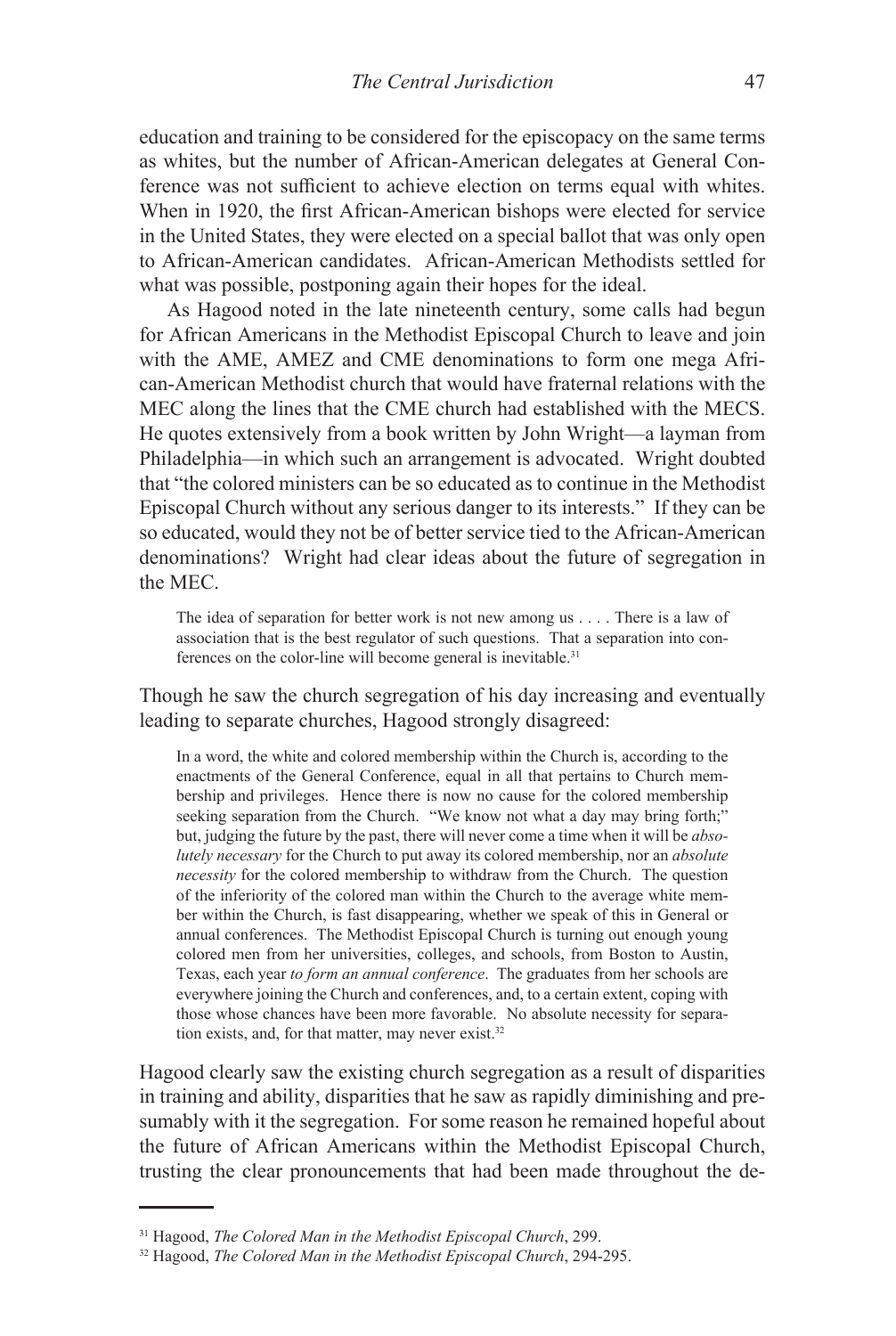cades following the Civil War. Those pronouncements were accompanied by major efforts to establish educational opportunities and institutions to serve the newly freed population. As time progressed and the commitment of white Methodists to the development and full inclusion of African Americans began to wane, African Americans continued to profess their devotion to the MEC and their hopes for fair and equal treatment.

So, racial segregation evolved in the Methodist Episcopal Church during and after the Civil War. Over time, the church gained white members in the South along with African Americans, and the segregation that was established by mutual consent due to differences in worship styles and leadership development was viewed from two different perspectives. Racial attitudes in the South soured into violence and Jim Crow, and as African-American migration to the North increased in the twentieth century, racial violence in the North increased also. More whites viewed segregation in the church as inevitable, desirable and permanent. On the other hand, African Americans in the church continued to believe that with education and training, the need for segregation would diminish. Despite incidents that spread segregation in the church beyond separate annual conferences, they held out hope that full equality and inclusion would come. How could a church that proclaimed the Gospel of Jesus Christ do any less? African Americans dared to believe that the church, though far from perfect, would move on towards perfection.

Given this background, the segregation represented by the Central Jurisdiction proposed in the Plan of Union was not the same as the segregation initially authorized in the Methodist Episcopal Church by the actions of its 1864 General Conference. The original reason for annual conferences that were, by mutual consent, divided along racial lines was an accommodation for differences in worship styles and sensibilities as well as an acknowledgment of the deficit in education and training among the newly freed population. The creation of the Central Jurisdiction was, by contrast, not by mutual consent, and was solely an accommodation to the racial prejudices that had been nurtured in the Methodist Episcopal Church, South, through its post-1870 life as an all-white church and its residence in a nation with continuing racial conflict. That the new arrangement would be embedded in the church's constitution was another indication that "the new plan" was, contrary to Sledge's contention, in no way just "barely different from the existing structure."33 African Americans in the MEC had viewed the segregated conferences as a temporary step on the road to full inclusion. Those hopes were dashed by the Central Jurisdiction.

Sledge outlines a number of "charges" concerning the Central Jurisdiction that he purports to address. Clarity demands that these charges and his responses to them be addressed.

**Charge #1: The Central Jurisdiction was a racist plan imposed by the ME Church, South as a condition for union in 1939. It was immoral, un-Christian, and unnecessary.**

<sup>33</sup> Sledge, "A Step Back or a Step Forward?", 9.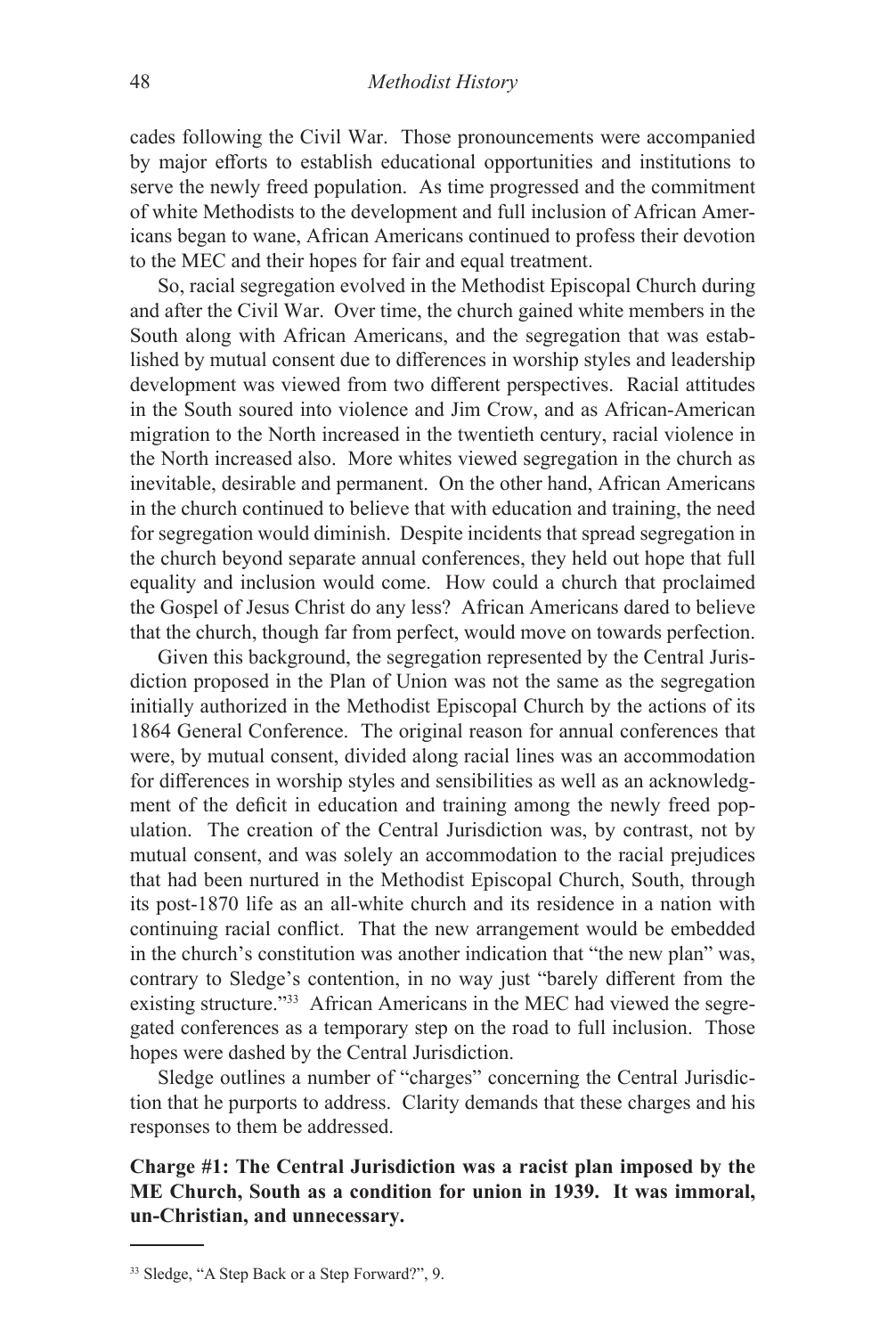Sledge is certain that the Central Jurisdiction was "racial," but is less certain that its creation was "racist." He does admit that it was a prerequisite for Methodist reunion "given the attitudes of the South." It is not clear what definition of "racist" Sledge uses in order to doubt the racist dimensions of the Central Jurisdiction, especially while acknowledging the particular "attitudes of the South."34 To be charitable, at the time there were conceptions of Christianity and morality—particularly southern conceptions—that saw the Central Jurisdiction as fully moral and therefore in no conflict with Christianity. But it is not at all clear what he means by calling it "unnecessary." He presents no evidence that anyone at any time has suggested that reunion could have taken place to include African-American members without the Central Jurisdiction. The alternative to it from the southern church perspective was the complete expulsion of all African-American members of the Methodist Episcopal Church. If reunion were to occur with African Americans as members of the new church, the Central Jurisdiction was certainly necessary. Implied in this view, however, is that reunion itself was somehow *necessary* or *required*. Was the goal of reunion so vital that it was worth the compromise of ethics and brotherhood represented by the Central Jurisdiction? Sledge apparently assumes that everyone—then and now—agrees that Methodist reunion was an ultimate good. Beyond giving Methodists temporary bragging rights as the nation's largest Protestant denomination, what was the inherent good in reunion? Perhaps racism is acceptable if it is essential for "the art of the possible!"

It may well be correct that "the MEC membership generally approved of segregation."35 With the bulk of the MEC's African-American members in the South and the bulk of its white members in the North, the new arrangement would present few changes in the experience of the majority of its white members. African-American members saw it differently. Seeing the existing segregation in the church as a mutually agreed, temporary, even self-defensive step on the road to full church inclusion, enshrining segregation in the constitution of the church was motion in the opposite direction. As George Lewis, an African-American delegate from the Tennessee Conference stated during the 1936 General Conference debate over the Plan of Union, "What we have now is from choice, but what you are about to give us is from law, and there is a tremendous difference between choice and force."36

A constitutional mandate is, by definition, not "temporary." Though we can now look back and realize that it only lasted some thirty years, that was never clear at the outset. Procedures for altering the church constitution are purposely burdensome in order to prevent major shifts in church structure from being made on a whim or as a passing fad. There was no guarantee

<sup>34</sup> Sledge, "A Step Back or a Step Forward?", 23.

<sup>&</sup>lt;sup>35</sup> Sledge, "A Step Back or a Step Forward?", 23.

<sup>36</sup> Quoted in Dwight W. Culver, *Negro Segregation in the Methodist Church* (New Haven: Yale UP, 1953), 72.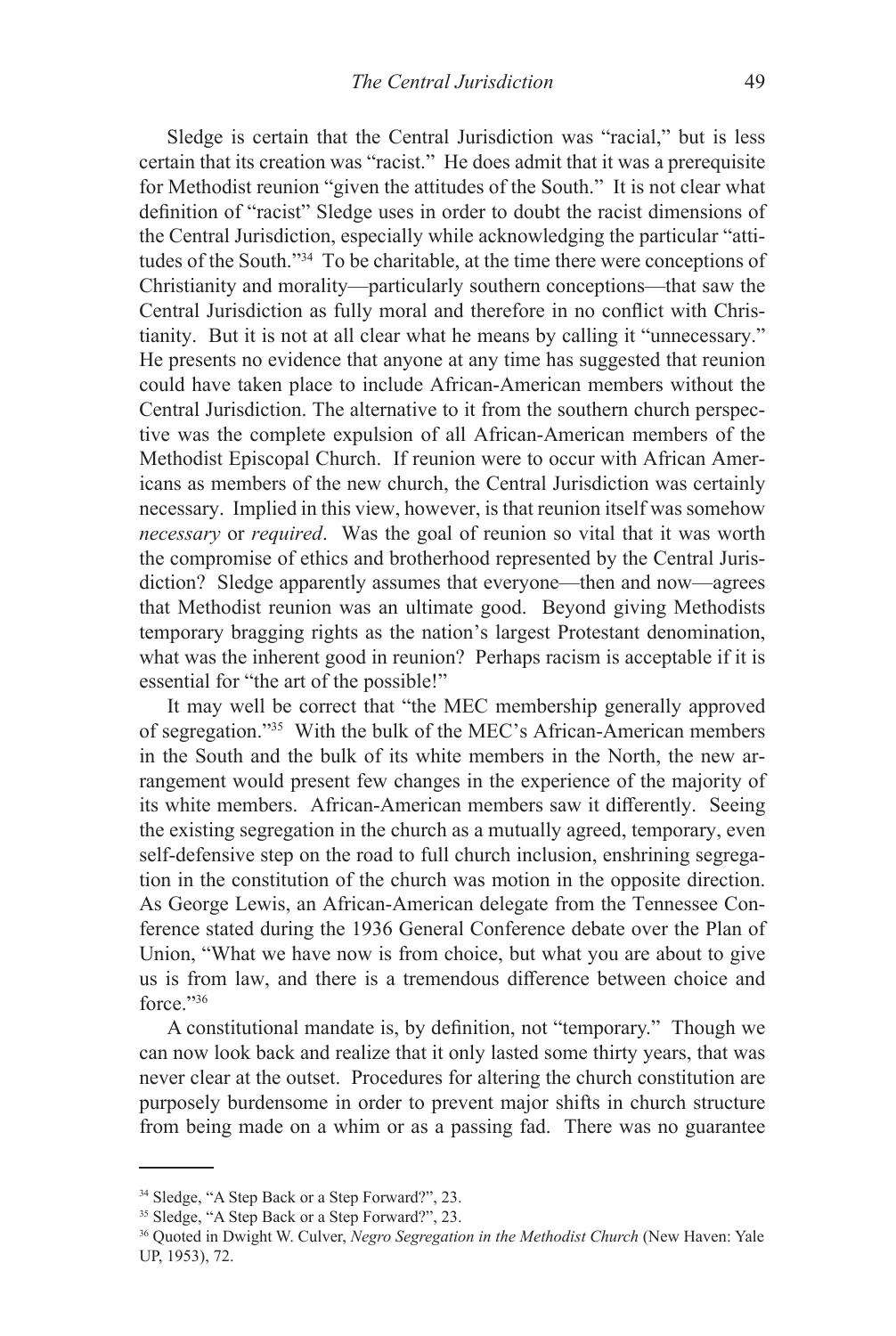that the Central Jurisdiction would not last, and we can safely assume that members of the MECS, saw the solution as being as permanent as the option for total expulsion would have been. African-American Methodists who had increasingly endured Jim Crow segregation in their civic lives expected more from their church.

### **Charge #2: The MEC blacks were "sacrificial lambs."**

Sledge claims that to call African Americans "sacrificial lambs" in the reunification process is "unwarranted hyperbole."37 After all, in any compromise, no side gets everything it wants, and according to Sledge, in the new church African Americans gained more than they lost.

The basic outline of the final Plan of Union had been proposed as early as 1911.38 The most contentious aspect of the plan was the issue of the Central Jurisdiction. Even Bishop Moore, no fan of church integration, noted that with the northern and southern churches "the Negro was made the chief obstacle to union by both groups."39 The south opposed the Central Jurisdiction because it allowed African Americans to remain in the united church, and it took some decades for the urge towards reunion to convince southerners to tolerate African Americans at the General Conference level. Some progressive white northern church members joined with their African-American siblings to resist the racial insult the plan required, but by 1936 the momentum for reunion had won over enough of them to allow the constitutional change. All agree that the status of African Americans in the united church was the main point of contention.

"Compromise" as a concept presupposes equality between the compromising parties; if not actual equality in numbers and power, an equal ability to prevent the compromise is understood. Without this equality, compromise is *not possible*, only domination and submission. African Americans were not equal partners in the process of ratifying the Plan of Union. Had it been so, the northern church would have polled its African-American members and made acceptance of the plan contingent upon a favorable African-American consensus. That clearly did not happen, and an examination of the votes on the Plan of Union and the annual conference ratification process makes this evident.

So how did African-American delegates to the 1936 General Conference of the Methodist Episcopal Church vote on the Plan of Union? Accounts differ, but Sledge contends that an error made by James P. Brawley in 1967 concerning that vote has been repeated over and over again, feeding subsequent incorrect negative notions about the Central Jurisdiction. According to Sledge, Brawley notes "that eleven black delegates abstained rather than cast

<sup>37</sup> Sledge, "A Step Back or a Step Forward?", 24.

<sup>&</sup>lt;sup>38</sup> See for example, "The Report of the Joint Commissions and of the Action Thereon of the Methodist Episcopal Church, South," as reproduced in the appendix of *Breaking Down the Walls: A Contribution to Methodist Unification*, by Earl Cranston (New York: Methodist Book Concern, 1915), 177-182. The joint commission met in May, 1911.

<sup>39</sup> Moore, *The Long Road to Methodist Union*, 198.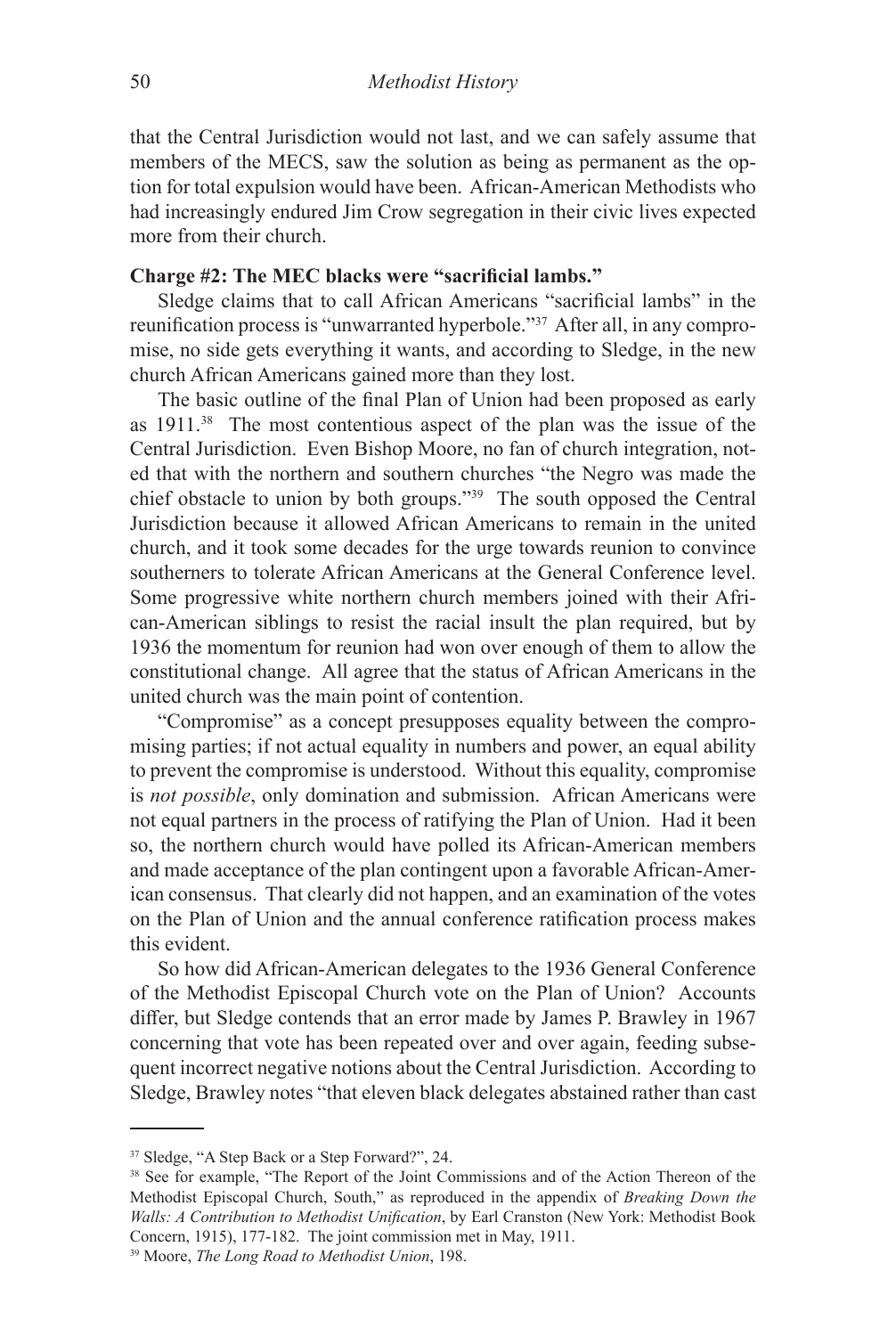a vote for the pending Plan of Union while the rest voted no."40 Sledge then praises Paul A. Carter (writing in 1952) for noting correctly that the eleven actually voted in favor. It is helpful here to examine exactly what Carter had to say about the vote:

Of the 47 Negro delegates present and voting, 11 cast their ballots for, 36 against. "When the vote was announced," the correspondent of the *Christian Century* reported, "the conference arose and broke forth into singing, 'We're marching to Zion.' Many people of the colored race did not rise and did not sing  $\dots$ ."<sup>41</sup>

The positive votes in no way erase the fact that 77% of the African-American delegates rejected the Plan of Union, making the idea of eleven abstentions rather trivial. In no one's account do the African-American votes in favor of union come close to the number against.

Probably the best indication of African-American sentiment within the Methodist Episcopal Church for union is to be found in the votes among the various African-American conferences in the process of ratification. Peter Murray is the historian who has most recently examined that issue, and his analysis is instructive:

Most annual conferences voted overwhelmingly to approve, but African American annual conferences largely voted against, although not by the often-cited margin of seventeen of nineteen conferences disapproving. Five conferences presided over by the same white bishop voted for the plan. In no other African American annual conferences did ministers and laity vote for the plan, although in six conferences ministers and lay representatives split. Eight African American annual conferences voted solidly against it. Overall, both ministers and lay delegates voted against the plan, with ministers opposing it by an 823 to 583 count and the laity opposed, 437 to 250.42

Is it just coincidental that the five conferences presided over by the same white bishop just happened to accept the plan? It can easily be imagined that the bishop was under some degree of scrutiny—if not outright pressure—to deliver his conferences as supporters of the plan lest he and his leadership receive blame for a failure to achieve union. It can also be imagined that a degree of deference to the office of bishop (perhaps along with a concern among pastors about how they might be viewed by the bishop during the appointment process) might have influenced the outcome in those conferences. Regardless, Murray's accounting had African-American clergy overall reject the plan by 59% over 41%, and African-American laity rejecting it by the wider margin of 64% over 36%. From at least 1936, African-Americans were far from happy with the notion of a Central Jurisdiction, and actual vote counts, though helpful, are unable to fully convey the precise level of anger or satisfaction associated with the plans for formal segregation. It would be foolish to assume that all, or even most, of those who voted in favor were en-

<sup>40</sup> Sledge, "A Step Back or a Step Forward?", 10.

<sup>&</sup>lt;sup>41</sup> Carter, "The Negro and Methodist Union," 63.

<sup>42</sup> Peter C. Murray, *Methodists and the Crucible of Race, 1930-1975* (Columbia, MO: U of Missouri P, 2004), 42. Culver reported that nine out of nineteen African-AMerican conferences "voted against the proposed merger" (Culver, *Negro Segregation in the Methodist Church*, 75).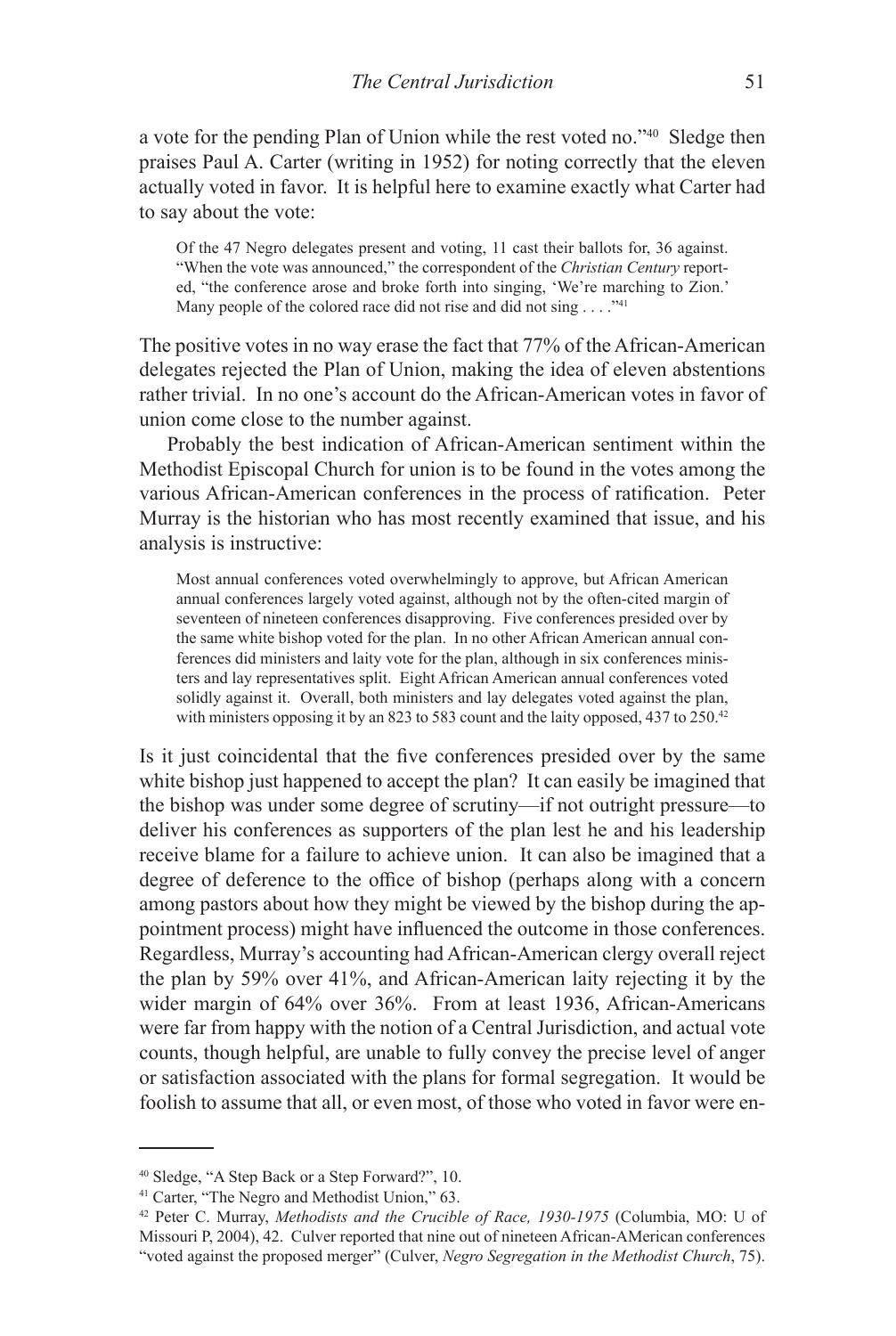thusiastic in their support, as they may have held their noses to vote for what they determined to be the less malodorous of evils. But the record is clear: at both the 1936 General Conference and the subsequent ratification process among the annual conferences, African Americans were decidedly against reunion on constitutionally segregated terms, and The Methodist Episcopal Church proceeded nonetheless.

Earl Cranston, a bishop in the northern church, was an early and energetic advocate of reunion. He noted the importance of respecting African-American views in the unification process.

Will the Church South agree to any plan that includes Negro membership and Negro representation in the General Conference? For the moment deferring direct answer, we suggest that the question could be appropriately amended by adding the words, "provided the Negro desires such a relation to the proposed organization." Both the negotiating bodies, having long ago recognized the Negro as a redeemed man, therefore eligible to full citizenship in the kingdom of Christ, and to all the benefits of saving grace on the same conditions as other men, have thereby jointly invested him with *manhood-consciousness*, and *freedom of choice* in matters affecting his own destiny. Nothing has happened to him in our church to take away this liberty. . . . To be sure, we have befriended him, but to befriend a man in need does not give the benefactor the right to dictate his career. The very assumption of such a right would rob benevolence of its fine essential quality.43

His death in 1932 kept him from having a voice in the final steps towards unification, and so it will never be known how loudly he might have been an advocate for granting African Americans veto power over the final resolution of "the Negro problem." The choice given to African Americans was to accept the Central Jurisdiction or leave the united church, a choice not given to any of the "compromising" parties and a radical departure from the mutual agreement required when segregated conferences were being established after the Civil War. African Americans were simply outvoted at the 1936 General Conference and during the subsequent process of annual conference ratification. Did that in fact make African Americans "sacrificial lambs"? It is a matter of semantics that fails to alter the facts.

# **Charge #4: The CJ institutionalized racial segregation in the Methodist Church for the first time. In the process, black members and preachers were thereby set apart into a separate unit.**

As argued above, all segregation is not equal; segregation did exist in the Methodist Episcopal Church before 1939, but the segregation mandated by the Central Jurisdiction and enshrined in the constitution of The Methodist Church was substantially different in kind from what preceded it. The statement by William McClain cited by Sledge certainly conveys the sense of the change it introduced, and, as noted above, in 1936 most African Americans throughout the Methodist Episcopal Church agreed with McClain's characterization. Writing segregation into the church's constitution is, by any

<sup>43</sup> Earl Cranston, *Breaking Down the Walls: A Contribution to Methodist Unification* (New York: Methodist Book Concern, 11915), 142-143.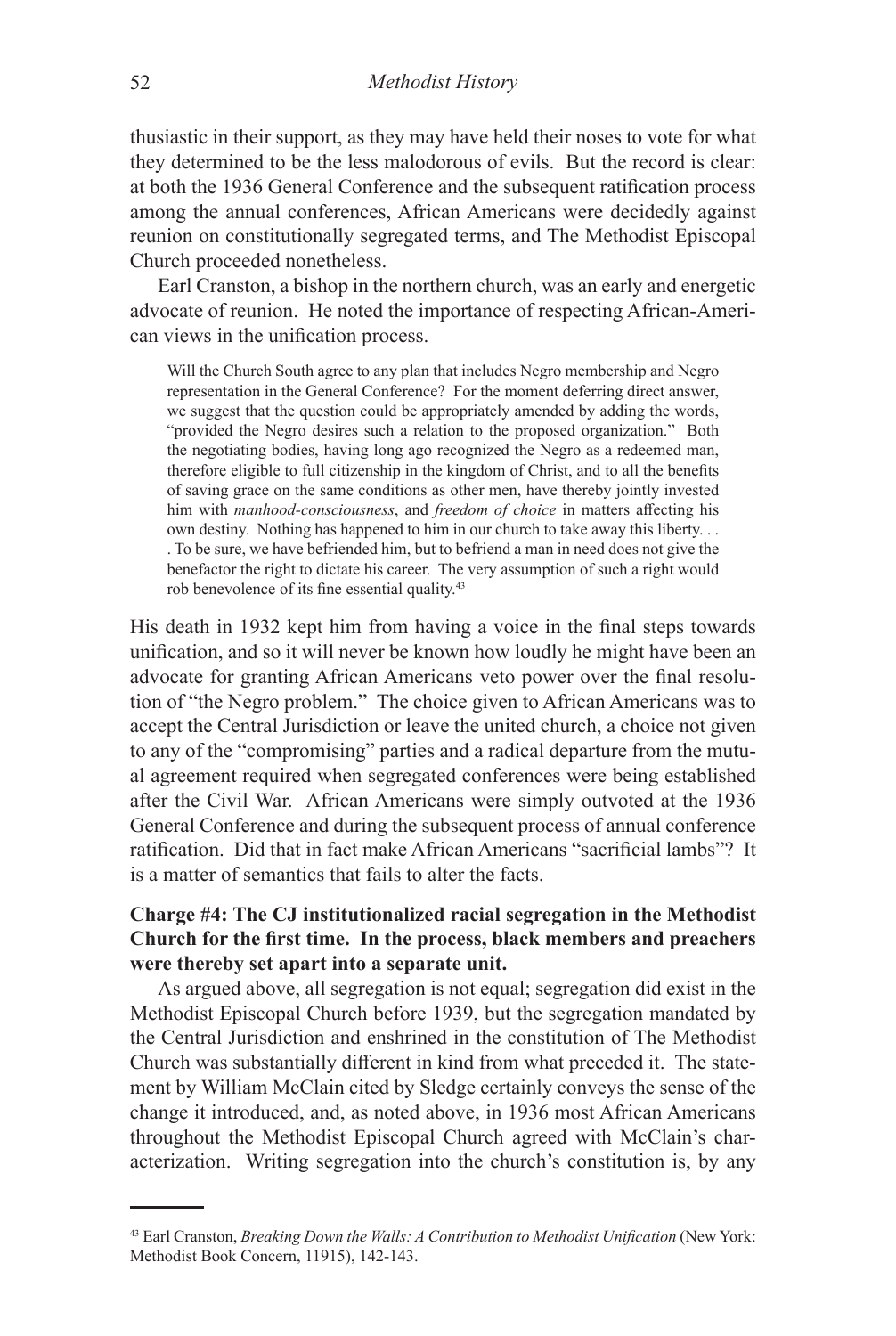standard, a mark of formal institutionalization.

Though perhaps a bit tangential to this focus on the Central Jurisdiction, it may be useful to distinguish between "racism," "race consciousness" and so-called "*black* racism"<sup>44</sup> as raised by Sledge. Leaving aside more sophisticated academic discussions of racism and inherent power relations and oppression, reviewing a basic dictionary definition of the term will suffice here:

**racism**. . . 1. The belief that race accounts for differences in human character or ability and that a particular race is superior to others. 2. Discrimination or prejudice based on race.<sup>45</sup>

The existence of the *Southwestern Christian Advocate* (an African-American Methodist publication), Gulfside Assembly (the African-American Methodist camp ground), and other African-American Methodist initiatives and programs, cannot be referred to as instances of "black racism." Established prior to the Central Jurisdiction and designed to specifically meet the needs of African-American Methodists, they were in no way predicated upon a view that African Americans are superior to whites or any other race, nor were they instances of "prejudice based on race." The same cannot be said about a number of white Methodist programs that specifically excluded African Americans for reasons properly defined as racist. The "self-segregation" of African-American Methodists for mutual support or to strategize in the midst of less than hospitable church and society environments may be instances of "race consciousness," but in no way does it count as "racism" or "black racism."

### **Charge #4: The CJ made segregation permanent in law.**

As already stated above, the process of amending a constitution is made onerous precisely because such changes are expected to be rare. Sledge is correct in stating that in 1936 members of the Methodist Episcopal Church, South, expected the Central Jurisdiction to be permanent, just like those who promoted the passage of the 18<sup>th</sup> Amendment to the U.S. Constitution expected Prohibition to be permanent. Great—and possibly naive—optimism (or was it faith?) on the part of some African-American Methodists in 1936 allowed them to hope that the onerous amendment process might be marshaled again before long to eliminate the Central Jurisdiction. It is hindsight that allows us to look back now and note the relatively short life of the Central Jurisdiction. It is interesting that Sledge acknowledges that, despite the advantages he says the Central Jurisdiction offered African Americans, members of it worked to change it from the moment of its inception.

### **Charge #5: It was a step backward in race relations.**

Sledge claims unequivocally that the Central Jurisdiction was a *forward*  step in race relations. Many in the Methodist Episcopal Church, South, who

<sup>44</sup> Sledge, "A Step Back or a Step Forward?", 25.

<sup>45</sup> *The American Heritage Dictionary of the English Language, Thrid Edition* (Boston: Houghton Mifflin, 1992), 1489.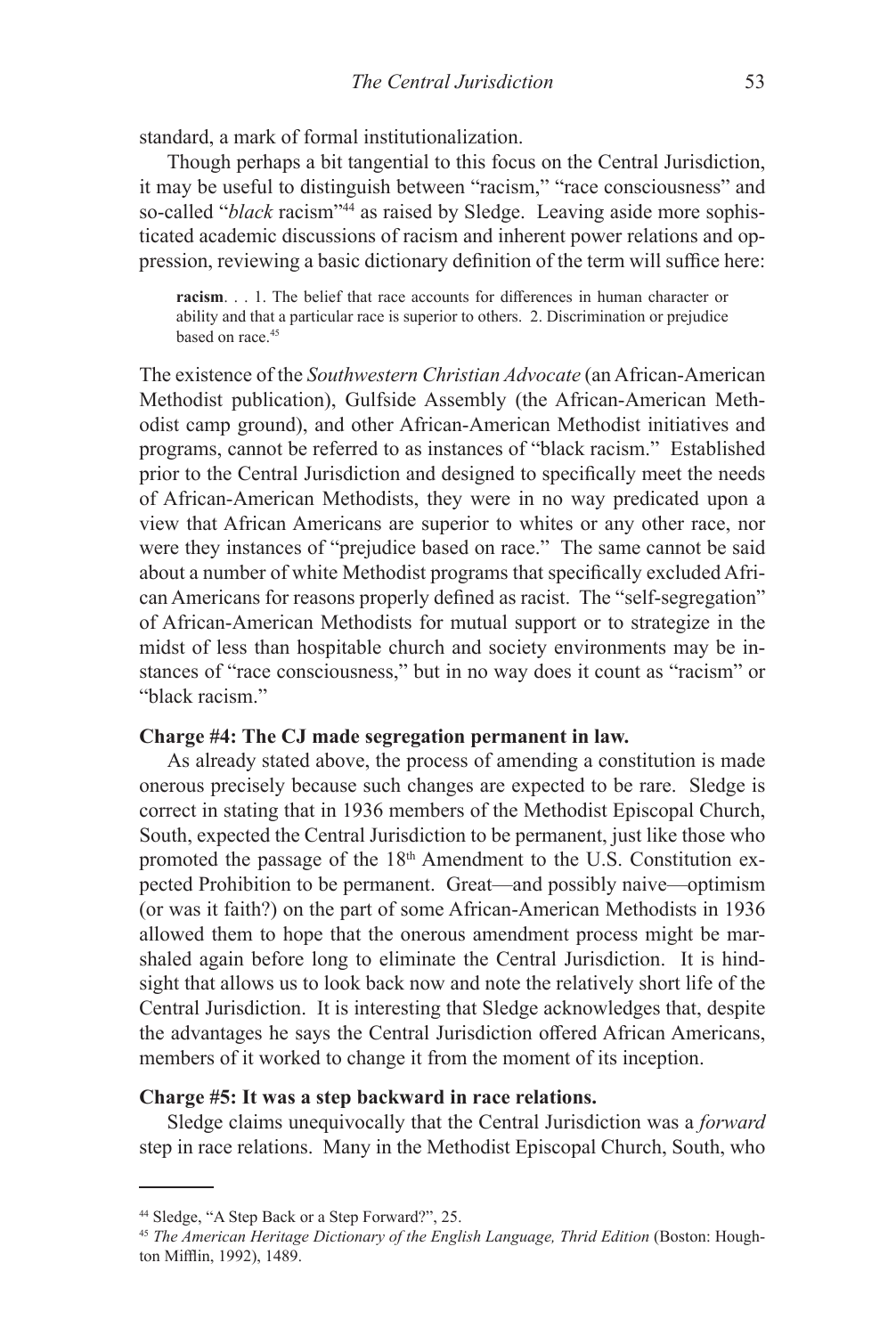resisted reunion because of the presence of African Americans at any level in the church, saw the Central Jurisdiction as a step backwards. As already noted above, a number of African Americans had viewed the segregation that existed in the Methodist Episcopal Church as a temporary step along the road to full inclusion in the church on an equal basis with whites. For them, the Central Jurisdiction was most definitely a step *backward*.

From 1870 to 1939, the Methodist Episcopal Church, South, had successfully eliminated all African Americans from its membership. There were those who saw the limited contact former MECS members would have with African Americans at the General Conference level of the united church as a step forward. It remains a matter of perspective as to whether one celebrates that step as a major leap forward, a minimal inching forward, or something between the two. As in many issues of race in the United States, African-American and white views differed. Sledge argues that the Central Jurisdiction was indeed a step forward for African Americans because of advantages it offered, like the autonomy to elect African-American bishops. Though electing bishops on a segregated basis increased the number of African-American bishops and afforded African-American conferences African-American episcopal oversight, it is hard to see how this segregated arrangement improved race relations. Sledge states "No law said the CJ had to elect only black bishops or the others only white bishops"; with little opportunity under the formalized segregated arrangements for white conferences to know, respect and trust African-American clergy who could be elevated to the episcopacy, and for African-American conferences to know, respect and trust white clergy who could be elevated to the episcopacy, this assertion by Sledge, though technically true, is preposterous in practice.<sup>46</sup> To this day it is extremely rare for a bishop to be elected in a jurisdiction in which she or he has not served. As will be noted later, this was an intentional feature of the jurisdictional system introduced and required by the southern church.

# **Charge #6: "The basic negative feature of the system was the fact that it was a highly visible and indefensible symbol of a 'separate and unequal' relationship between black and white members of the same denomination."**

In countering this "charge," Sledge maintains "that the 'separate' aspect of the structure was based principally, though not exclusively, on a white attitude of superiority," and that "in any other sense, nothing could be less true."47 In other words, if one ignores the white supremacist motivations that imposed the Central Jurisdiction on the church's African-American members, the separateness it mandated does not constitute unequal racial treatment!

Sledge goes on to mention that, according to the design of the Central Jurisdiction, African Americans were guaranteed equal proportional rep-

<sup>46</sup> Sledge, "A Step Back or a Step Forward?", 27.

<sup>47</sup> Sledge, "A Step Back or a Step Forward?", 28.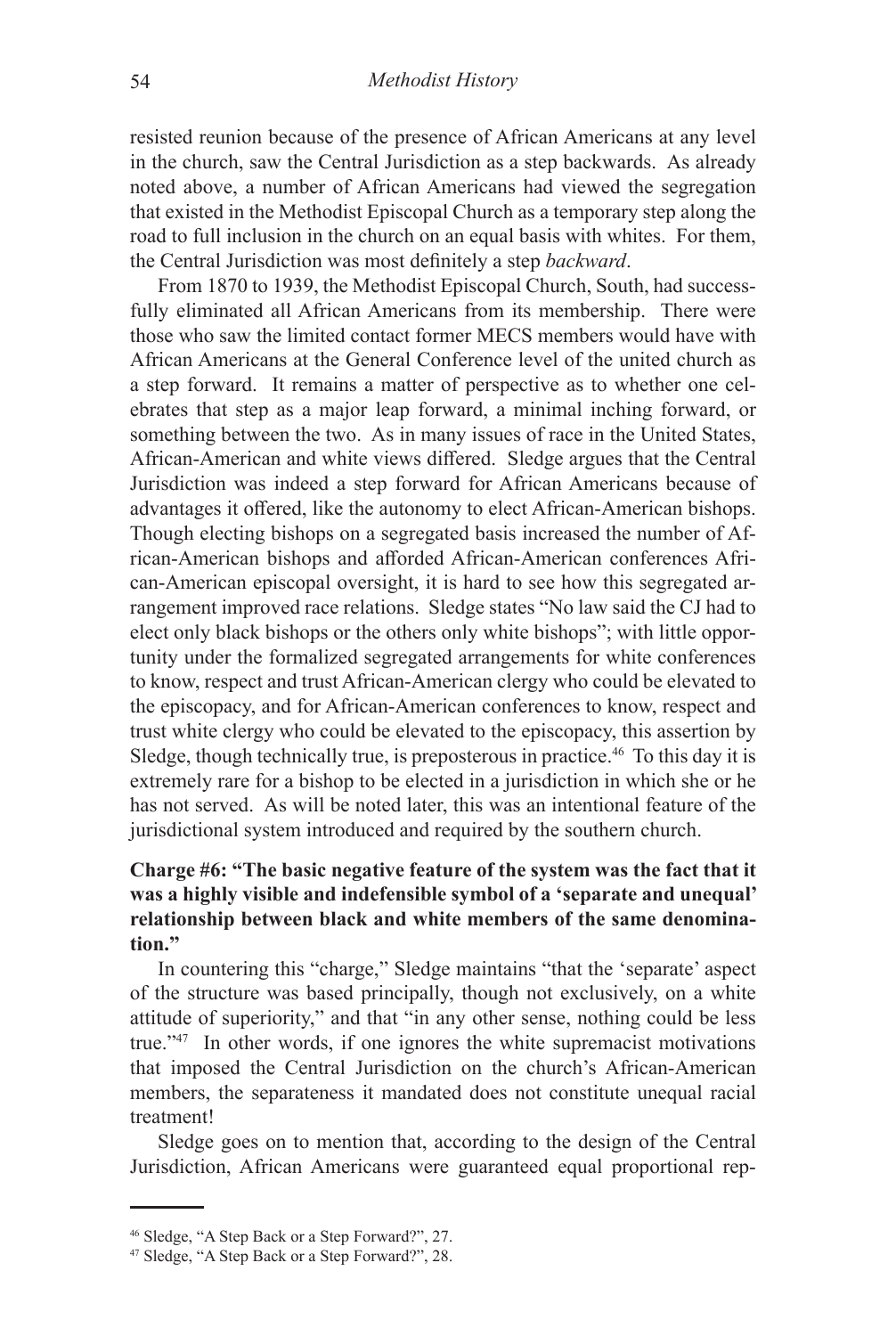resentation on the boards and agencies of The Methodist Church, and that African-American bishops "were no more limited in TMC than white bishops."48 He cites and takes issue with statements by Haywood and Collier that challenge these points, and ignores the important work of Dwight Culver that he elsewhere praises as being "a factual account which covered all aspects of the [birth of the Central Jurisdiction] and remains perhaps the most clear-headed and dispassionate account in this whole bibliography." 49As the guaranteed representation of African Americans on church boards and agencies and at General Conference was, according to Sledge, a redeeming feature of the Central Jurisdiction, it requires some scrutiny with attention to a segment of Culver's work that Sledge conveniently overlooks.

Dwight W. Culver was an elder in The Methodist Church whose doctoral dissertation in Sociology at Yale was expanded and refined into a booklength study entitled *Negro Segregation in The Methodist Church.* He had a distinguished career in higher education, and in his important study of The Methodist Church made during the time of the Central Jurisdiction, he examined in detail the policies and practices of the church concerning segregation.<sup>50</sup> In the book's Preface he states:

The largest Protestant denomination in the United States is seen to have developed its own peculiar adaptations to segregationist demands. Its patterns of segregation are as complex and its rationalizations as interesting as those of the secular society in which it operates.<sup>51</sup>

Culver's methodology included administering eight questionnaires to "a total of 785 Methodists," and conducting "two hundred interviews" in nine cities with both white and African-American ministers.<sup>52</sup> His work gives critical insight into the racial attitudes and actions of The Methodist Church in middle of the twentieth century.

Culver's study examined the level of African-American representation at General Conference under the Central Jurisdiction. That representation was based on the number of effective African-American clergy. Since their congregations were, on average, half as large as white congregations, and the proportion of African-American clergy to laity was twice that of whites, it could be argued that African-American General Conference representation under the Central Jurisdiction was significantly greater than perhaps warranted by the total African-American membership. Culver acknowledges this feature of the Central Jurisdiction, but with an important caveat:

The present basis of selection of General Conference delegates definitely favors the

<sup>48</sup> Sledge, "A Step Back or a Step Forward?", 28.

<sup>49</sup> Sledge, "A Step Back or a Step Forward?", 13.

<sup>&</sup>lt;sup>50</sup> An obituary for Dwight Culver can be found on page 7 of the January, 1985, edition (vol. 13, no. 1) of *Footnotes*, the monthly newsletter of the American Sociological Association, accessible online as a pdf file at http://www.asanet.org/journals/fn\_1985.cfm#january, accessed 8/28/15.

<sup>51</sup> Culver, *Negro Segregation in the Methodist Church*, ix.

<sup>52</sup> Culver, *Negro Segregation in the Methodist Church*, viii.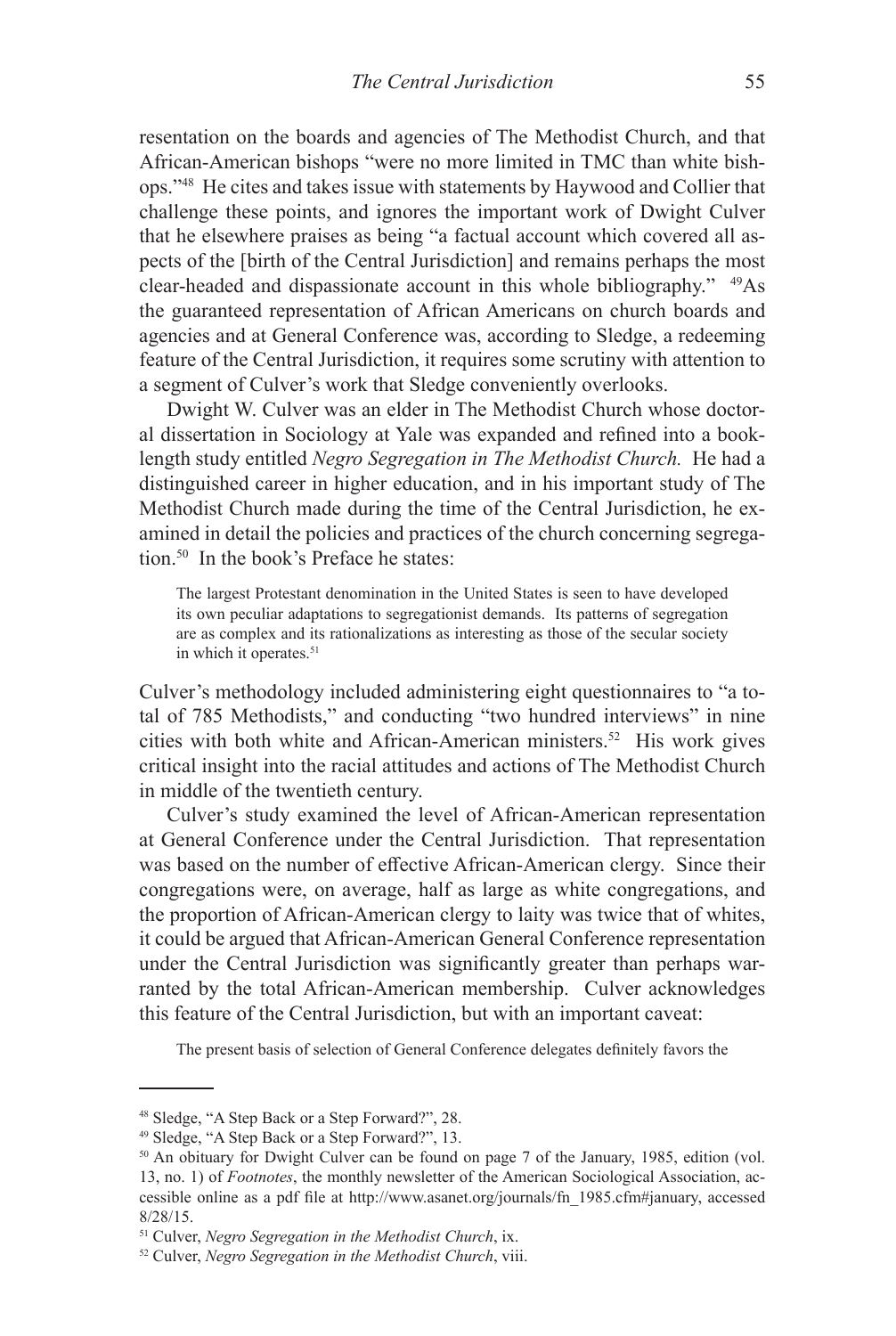Negro because of the relative size of his ministry. There are some defenders of the Central Jurisdiction who claim that his adequate representation is somehow secured by the jurisdictional plan. This claim is valid only in the sense that some other plan of union might have denied Negroes the representation their conferences had before unification and continue to have since—a representation based on annual conference membership and unaffected by the Central Jurisdiction.<sup>53</sup>

Culver is clear: regarding General Conference representation, the Central Jurisdiction offered no advantages to African Americans beyond what was available to them already in the Methodist Episcopal Church.

Culver also addressed the "guaranteed" proportional representation on church boards and agencies, which was apparently a point of contention for some members of the Central Jurisdiction.

In debate on the latter matter David D. Jones, president of Bennett College, speaking for the Central Jurisdiction, was applauded for his statement that "the facts are that . . . we have not had adequate representation on certain boards of the church." In some boards the jurisdictional representation is in proportion to membership. In others provisions are made for the appointment of members "at large" by the Council of Bishops, so that the proportion of representation from the Central Jurisdiction is not always constant. Since the proportion of Negro board members is as frequently higher as lower in terms of the opportunity valuation the representation on a jurisdictional basis leaves little to be desired.<sup>54</sup>

Sledge maintains that, "if there was not black-white parity in the denominational structure, that was because blacks constituted such a small proportion of the whole."<sup>55</sup> Culver points out that problems in realizing that ideal proportionately were not simply due to inferior African-American numbers.

Culver's analysis of Methodist segregation included a comparison of white and African-American bishops. On this point Culver's conclusion sides with Collier over Sledge: "Theoretically all the bishops of the Central Jurisdiction are equal in rank and power to the white bishops. In practice they are not."56 To be persuasive, Sledge would need to confront directly and to refute conclusively Culver's analysis; but he fails to do so. (Amazingly, after praising Culver's work as being "factual," "clear-headed and dispassionate," <sup>57</sup>Sledge ignores Culver, only citing him once to claim that Methodist Church segregation predates unification.)

Culver makes clear that on issues of church representation and the role of bishops, the promises of equality due to separation within The Methodist Church were paper promises. The separation stipulated in the paper of the church was real; the equality promised on paper, but denied in fact, was not equality at all.

# **Charge #7: The Central Jurisdiction introduced a limited episcopacy, in contravention of the Third Restrictive Rule, the one that guaranteed**

<sup>53</sup> Culver, *Negro Segregation in the Methodist Church*, 84.

<sup>54</sup> Culver, *Negro Segregation in the Methodist Church*, 84-85.

<sup>55</sup> Sledge, "A Step Back or a Step Forward?", 28.

<sup>56</sup> Culver, *Negro Segregation in the Methodist Church*, 95.

<sup>57</sup> Sledge, "A Step Back or a Step Forward?", 13.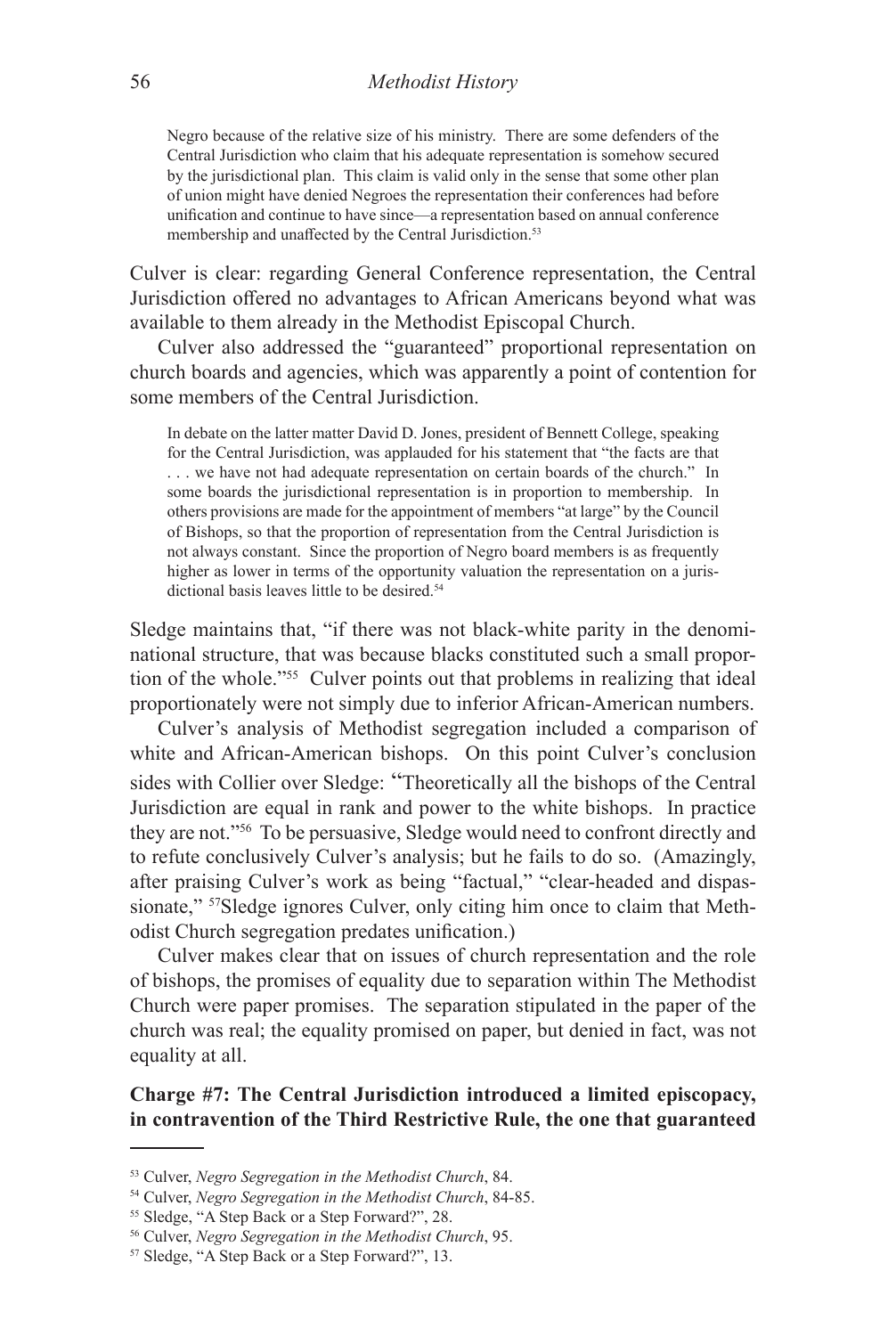## **itinerant general superintendency**.

Culver's conclusion above about how the episcopacy functioned differently for African-American bishops than for white bishops needs to be considered here. Again, Sledge puts forth his views regarding this "charge" with no reference to Culver, who goes beyond the letter of church regulations to assess the actual results rendered by those regulations.

A new issue introduced in Sledge's attempt to refute this "charge" concerns the nature of the difficulties introduced by the *geographically-based*  jurisdictional system as being distinct from those introduced by the *racially-based* jurisdictional system. Unfortunately for his argument, the distinction he seeks to draw is far from being as neat as he portrays. He says, "It was not the CJ itself that (maybe) limited episcopacy, but the jurisdictional concept as a whole."58 This comment presupposes that the "jurisdictional system" was racially neutral when organized geographically. It was not.

The geographically based jurisdictional system allowed areas of the country to maintain their distinctive character. Since the election and assignment of bishops and clergy would normally take place within a fixed geographic region, prevailing ideas and practices within the region could be nurtured and reinforced, free from external challenge. In other words, racial mores and racist practices could continue unchallenged in the south. John Moore, a bishop in the MECS, who served on the Joint Commission phrased it more gently this way:

There is still a North and a South in this country, and there is an East and a West, and they are not merely geographical. They are social, economic, ethnic, cultural, civilizational, ideological. To be sure, they are not so extremely so as to be divisional, but they are sufficiently distinct to create varied human characteristics and values. Each of these great sections has produced values that should be conserved and promoted.<sup>59</sup>

African-American Methodists in the South were certainly aware of a number of values many southern Methodists hoped to conserve and promote. As has been observed, "the jurisdictional structure undoubtedly served as a safeguard for regional interests, especially in the South."<sup>60</sup> Guaranteed proportional representation on denominational boards and agencies, southern Methodists had a reduced fear of being dominated by a powerful General Conference or being run over by non-southern jurisdictions that collectively had superior numbers. Peculiarly southern "characteristics and values" would have a voice throughout the church.<sup>61</sup> With a geographic jurisdictional system in place, southern jurisdictions had no fear of receiving the appointment of a northern bishop who did not share or appreciate prevailing southern mores on race. As the Central Jurisdiction protected southern jurisdictions from the presence or appointment of African-American bishops and

<sup>58</sup> Sledge, "A Step Back or a Step Forward?", 30.

<sup>59</sup> Moore, *The Long Road to Methodist Union*, 226.

<sup>60</sup> Emory Stevens Bucke, ed., H*istory of Methodism, Volume III* (Nashville: Abingdon Press, 1964), 481.

<sup>61</sup> Bucke, *History of Methodism*, ,425-426.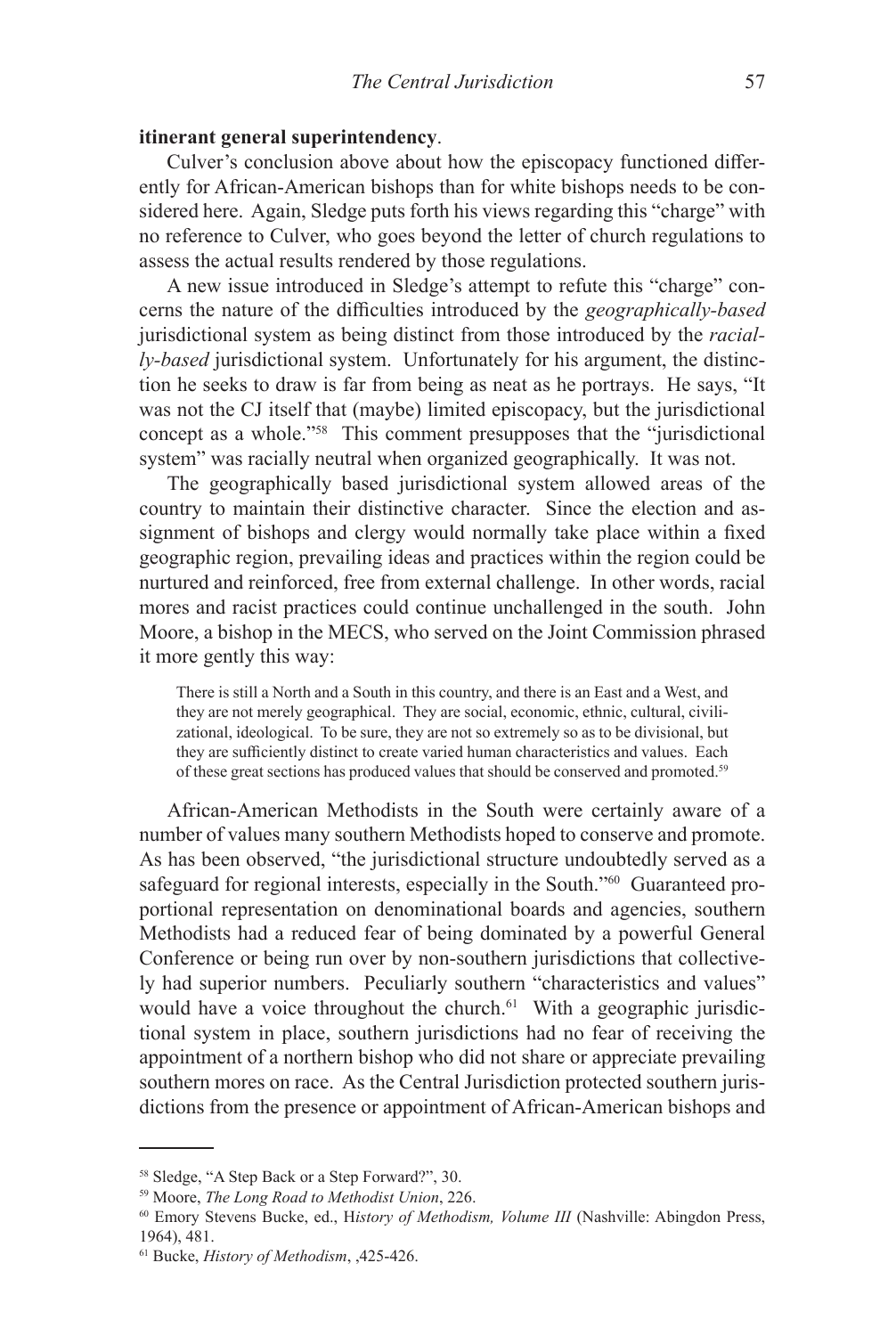other clergy, the jurisdictional system overall protected the south from white progressive bishops and clergy with troublesome ideas about racial equality and social justice. The geographical system of jurisdictions "tended to give support to sectional or regional divisions within the denomination."<sup>62</sup>

Prior to the implementation of a jurisdictional system, Methodist bishops could be assigned to any episcopal area within the church (with the exception of a mission area like Liberia, where bishops were limited to service in only one episcopal area). The jurisdictional system did indeed impose limits on the Methodist episcopacy. It would be rather naive to think that in over two decades of unification discussions, Methodist Episcopal Church, South, members were unaware that the new structure offered them "protection" in more ways than one. Sledge claims that no objections were raised in the MECS, about a limited episcopacy "because they knew it simply was not so";<sup>63</sup> in actuality, the objection was not raised because it was something they desired. A "limited episcopacy" was a key feature of preserving regional characteristics and values, and therefore it was as much a part of the jurisdictional system as a whole as it was a part of the Central Jurisdiction; as the motivations for geographic segregation overlapped significantly with the motivations for racial segregation, the limited episcopacy defies Sledge's attempt to ascribe it solely to the overall jurisdictional system.

# **Charge #8: The ME Church, in its desire to consummate union, sold out its Negro membership by compromising to accept the plan.**

Sledge responds to this charge by claiming that, in negotiating a compromise, no party gets everything it wants, each has to make a sacrifice. The positioning of African Americans in regards to the compromise made by their church for the sake of unification has been addressed above (Charge #2). The majority of the white members of the MEC got a compromise with which they could be comfortable; the majority of the African-American members of the MEC (as noted above) did not. The MEC signed on to the Plan of Union knowing that its African-American members were not in agreement. Were African-American members "sold out," or just run over?

# **Charge #9: The jurisdiction system complicated communication between Methodist churches in the same town**.

In response to this claim, Sledge argues that "at least [they were] in the same denomination."<sup>64</sup> Yes, for the first time African-American Methodist churches in the same town—and possibly even on the same street—as white Methodist churches were in the same denomination, but had no mechanism through the denomination for them to have any contact with one another. A lack of contact between two churches is easier to understand when they are in different denominations, but less so when they share a denomination. The segregation of the Central Jurisdiction actually encouraged the same lack of

<sup>62</sup> Bucke, *History of Methodism*, 481.

<sup>63</sup> Sledge, "A Step Back or a Step Forward?", 30.

<sup>64</sup> Sledge, "A Step Back or a Step Forward?", 31.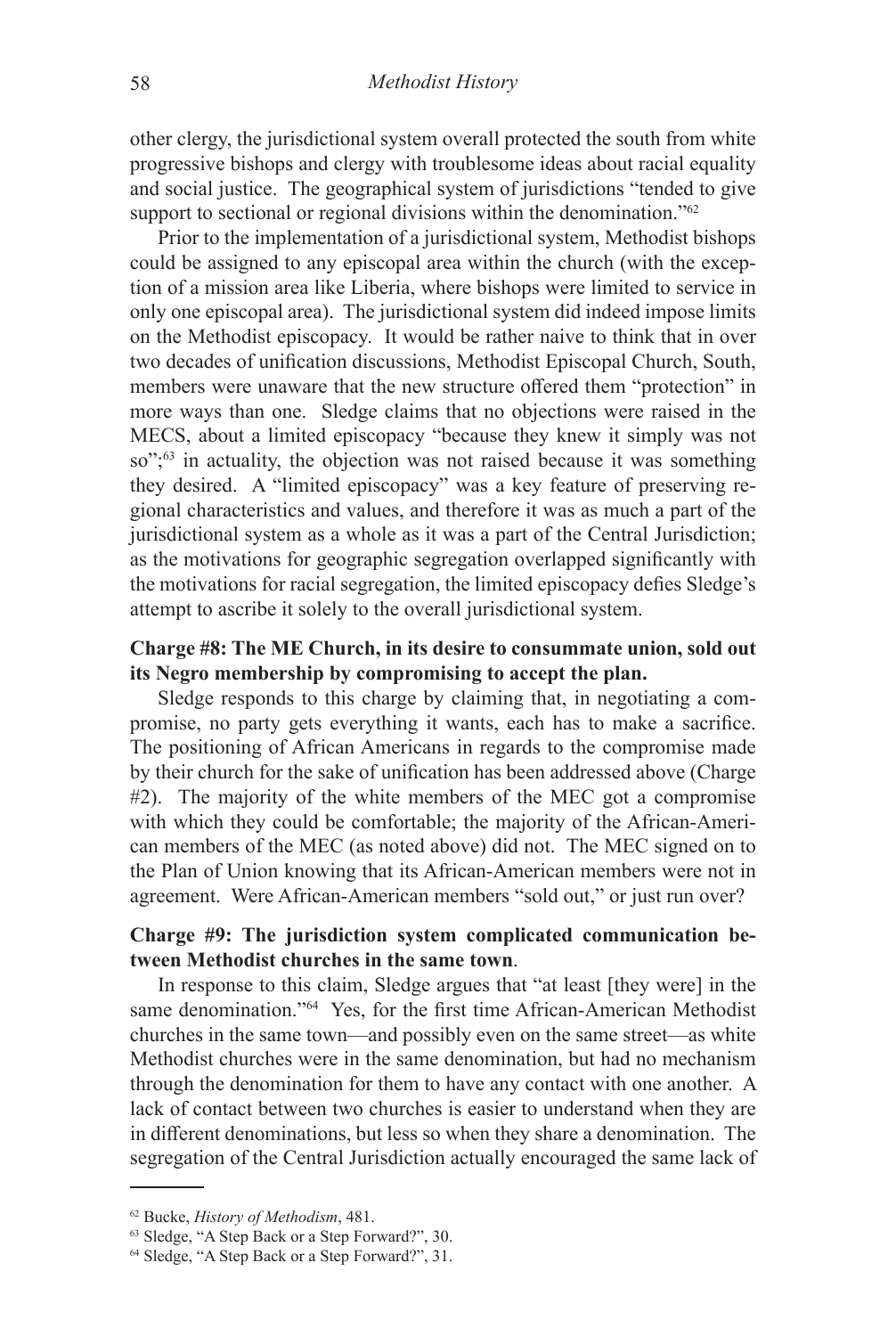contact that existed prior to unification. Though it offered no change over the previous arrangement, for some observers it did call into question the nature of denominational fellowship.

## **Charge #10: It was "a cause to sit and weep."**

For this final charge Sledge admits that African-American disappointment, dissatisfaction and anger over the creation of the Central Jurisdiction "should be heard." He acknowledges as well that many of them had hoped that unification would require forward steps to their full inclusion in their church. Despite these admissions, he says the Central Jurisdiction "could just as easily have been a cause to rejoice"; after all, "it was eminently practical and a step in the right direction."65 In the right direction for whom?

Whether or not the creation of the Central Jurisdiction was a cause for weeping may forever be a matter of perspective. For white northern and southern Methodists who valued unification at all costs, including the cost of African-American equality and self-respect, the Central Jurisdiction was worth it. For white and African-American Methodists who believed that the church should model for the world new possibilities of human fellowship and Christian harmony, a capitulation to racist intransigence was—and still is—a cause for weeping. When the final vote on the Plan of Union at the 1936 General Conference was announced, there was actual weeping reported among the African-American delegates—a fact noted in sources cited by Sledge.<sup>66</sup>

After completing his treatment of the ten charges, Sledge examines the options available in 1936 to the Methodist Episcopal Church, the Methodist Episcopal Church, South, and the Methodist Protestant Church. Each of the six options he offers holds the unification of the three churches as the highest good. If unification was indeed the highest good, and it was understood by a majority that African Americans would not be forced out of the unified church, then the Central Jurisdiction or something quite like it was necessary. It is not the main focus of Sledge's article or this one, but the question must be asked: Why was unification in 1939 so important? What harm would have occurred to either the church or the world had unification taken place a little later, a lot later, or not at all?<sup>67</sup> The Baptist Church in America also split over the issue of slavery in the 1840s, and today the Southern Baptist Convention and the American Baptist Churches USA remain as separate

<sup>65</sup> Sledge, "A Step Back or a Step Forward?", 32.

<sup>66</sup> Murray, *Methodists and the Crucible of Race*, 42. Thomas, relying on other sources, also reports weeping; James S. Thomas, *Methodism's Racial Dilemma: The Story of the Central Jurisdiction* (Nashville, TN: Abingdon Press, 1992), 43.

 $67$  Sledge asserts that a failure to resolve the status of African Americans in a way that allowed for reunion to take place "would have left the Methodist Protestants in the lurch," Sledge, "A Step Back or a Step Forward?": 34. At any time the Methodist Protestants could have made a choice: if they preferred an all-white church, they could have merged with the MECS; if they didn't mind having African Americans as a part of their church, joining with the MEC was possible. It would not have been inevitable that the Methodist Protestant Church would have had to remain alone.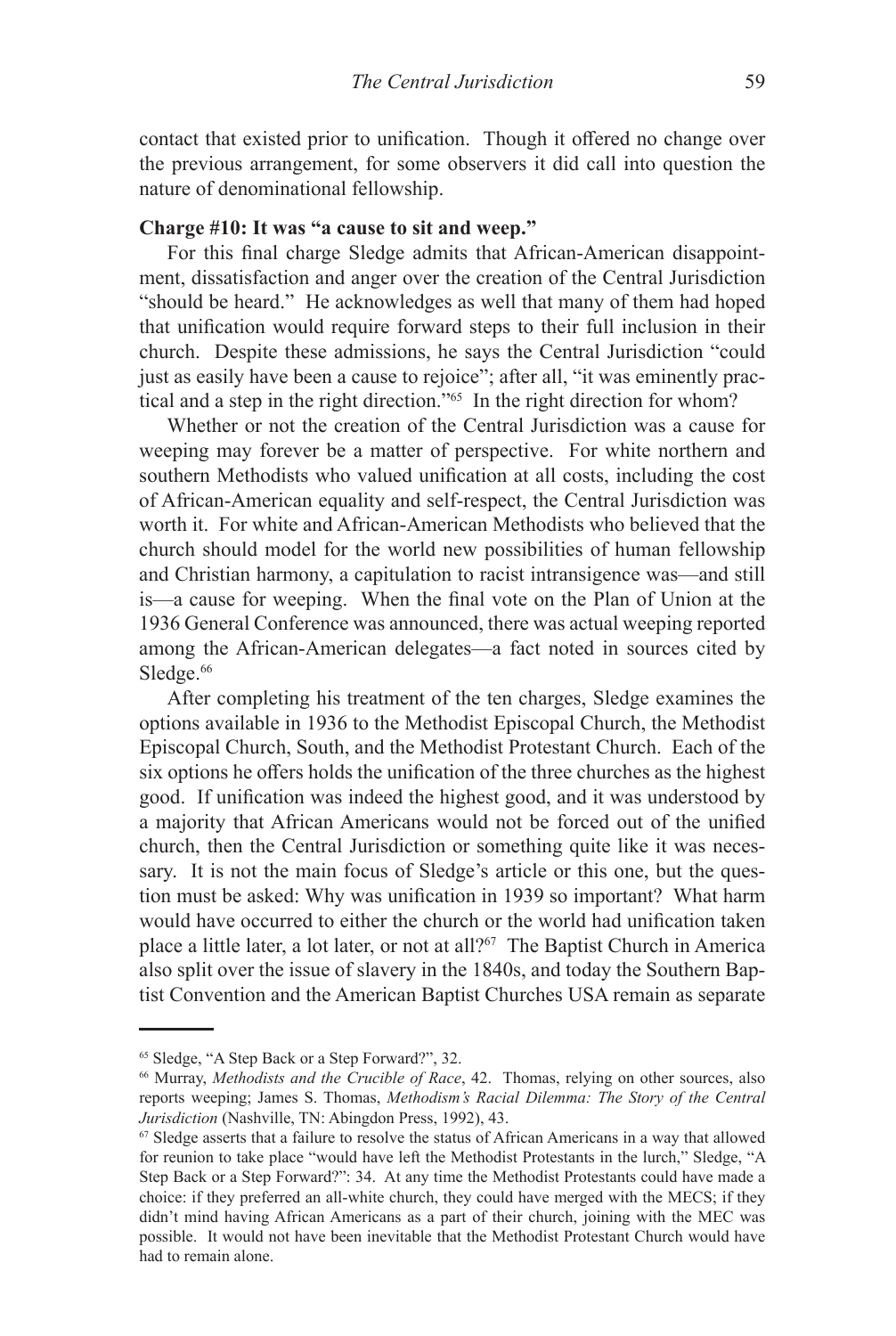institutions with no "fraternal relations." Yet the sun continues to rise in the east and set in the west. Baptist Churches of all types continue to exist, continue to baptize, bury and marry people despite the continuing divisions in the Baptist communion. The Southern Baptist Convention has overtaken The United Methodist Church as the largest Protestant denomination in the United States, so it is a fair guess that it does not feel harmed by failing to effect union with other American Baptist denominations.

It is, of course, impossible to know what would have happened to the Methodist movement or the world had unification not been achieved in 1939; the best speculation would be a mere guess of dubious usefulness. What is less doubtful is a sober assessment of any actual success the Central Jurisdiction had and the impact of the jurisdiction, both on The Methodist Church and beyond. Sledge makes the extraordinary claim that "the CJ was in no way inferior to the other five jurisdictions."68 He does not claim that, on paper, it had the same rights, privileges and opportunities as the other jurisdictions; rather, he states unequivocally that it was "in no way inferior." This is patently false. The record is worth examination.

The Central Jurisdiction did have all the responsibilities of the geographic jurisdictions. All of the boards, committees and other infrastructure required by the geographic jurisdictions were required by the Central Jurisdiction. Being defined by race and not by geography inevitably made it a sprawling jurisdiction, its conferences and districts covering vast distances. Culver noted a number of examples, including this one:

The St. Louis Area of the Central Jurisdiction overlaps all seven of the episcopal areas of the North Central Jurisdiction and at least part of eight other areas in three different jurisdictions.<sup>69</sup>

As a result, Central Jurisdiction district superintendents had much greater distances to cover than their white counterparts, and district meetings of clergy and laity were often replaced with sub-district meetings that were deprived of the involvement of the most able members of the district.

Though less visible in a footnote, at least one instance where members of the Central Jurisdiction were deprived of broader interdenominational contact is reported by Culver. The Indiana Council of Churches included "twelve representatives from each of the major Protestant denominations in the state."70 Each of the three white Methodist conferences in the state elected four representatives, effectively rendering invisible to this significant ecumenical agency the Indiana-based African-American Methodists of the Central Jurisdiction.

Though Culver does not mention this, it has been Methodist practice that conference and jurisdictional expenses for needed infrastructure like district superintendent salaries and benefits, travel expenses, communication, etc.,

<sup>68</sup> Sledge, "A Step Back or a Step Forward?", 11.

<sup>69</sup> Culver, *Negro Segregation in the Methodist Church*, 93.

<sup>70</sup> Culver, *Negro Segregation in the Methodist Church*, 94.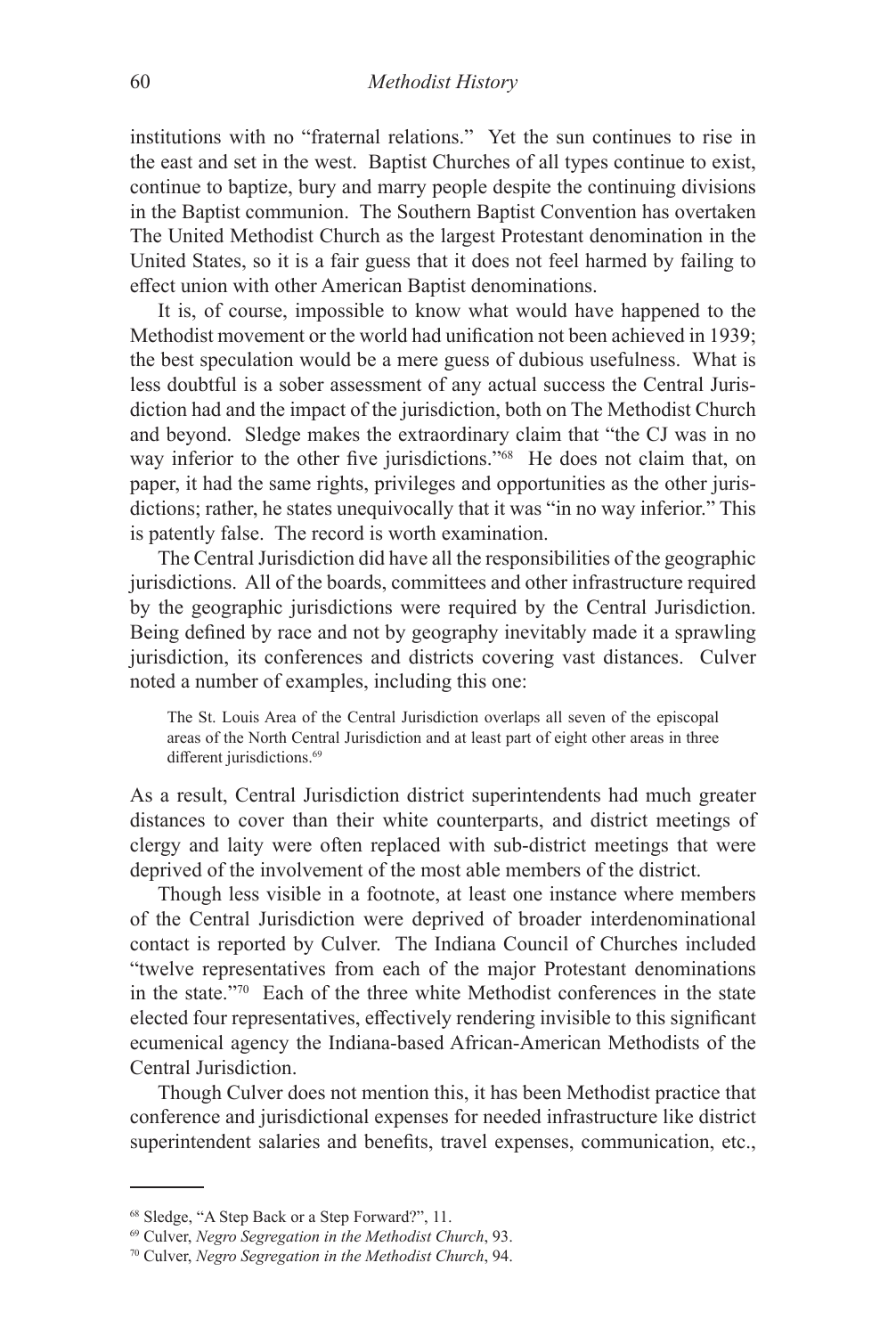are covered by conference-wide apportionments. As apportionments are essentially a tax on local churches to support the work of the denomination beyond the local church, the financial health and strength of the conference is directly dependent upon the financial health and strength of its local churches. One of the geniuses of the Methodist system is that this arrangement can allow for resources from thriving areas of ministry to be used to assist areas where ministry is struggling. But if most churches in a conference are small and struggling, the overall financial resources available to the conference, and beyond it to the jurisdiction, will be small as well. Geographic jurisdictions with churches that varied more in size and strength had access to greater financial resources, and a sprawling jurisdiction like the racial one inevitably had greater expenses for travel, etc. As noted above, the churches of the Central Jurisdiction were on average half as big as the churches of the other jurisdictions, leaving the Central Jurisdiction with increased pressure on its budget, as it had to meet greater expenses on less income.

During the thirty year life of the Central Jurisdiction, the population of the United States grew and, along with it, the total membership of The Methodist Church. As has been mentioned, in the wake of the Civil War the proclamations of racial equality made by the Methodist Episcopal Church were effective tools in recruiting African Americans to the denomination. A concern raised by African Americans as the Plan of Union made its way to acceptance was that constitutionalized church segregation would retard efforts to expand African-American membership. Curious about the truth of this concern, The Methodist Church had an analysis done.

On the basis of a study made for the 1960 General Conference the Central Jurisdiction showed a total membership of 308,577 in 1940; 346,945 in 1950; 346,388 in 1957—a gain of 17.1% for the period 1940-1957, as over against a gain of 30.4% for the whole church.<sup>71</sup>

The record appears to validate the concerns expressed by African-American critics of the Central Jurisdiction back in 1936.

To be fair, a number of factors cloud the numerical picture. The Great Migration of African Americans away from the south was underway during the period of the Central Jurisdiction. It is quite possible that members of the Central Jurisdiction moved west and north to areas of the country not covered by the Central Jurisdiction and joined African-American or integrated Methodist churches in their new locations. Their shift would count as a loss for the Central Jurisdiction and a gain for the geographic jurisdictions. In addition, in 1952 changes in church legislation allowed for churches in the Central Jurisdiction to be transferred into their corresponding geographic jurisdictions. This did not affect the vast majority of Central Jurisdiction churches, but did encourage a further hemorrhage of members. (That at least some churches were willing to leave the Central Jurisdiction and, in doing

<sup>71</sup> Bucke, *History of Methodism, Volume III*, 490. These numbers could be somewhat inflated since the Liberia conference was added to the episcopal oversight of the Central Jurisdiction in 1944; *ibid*., 491.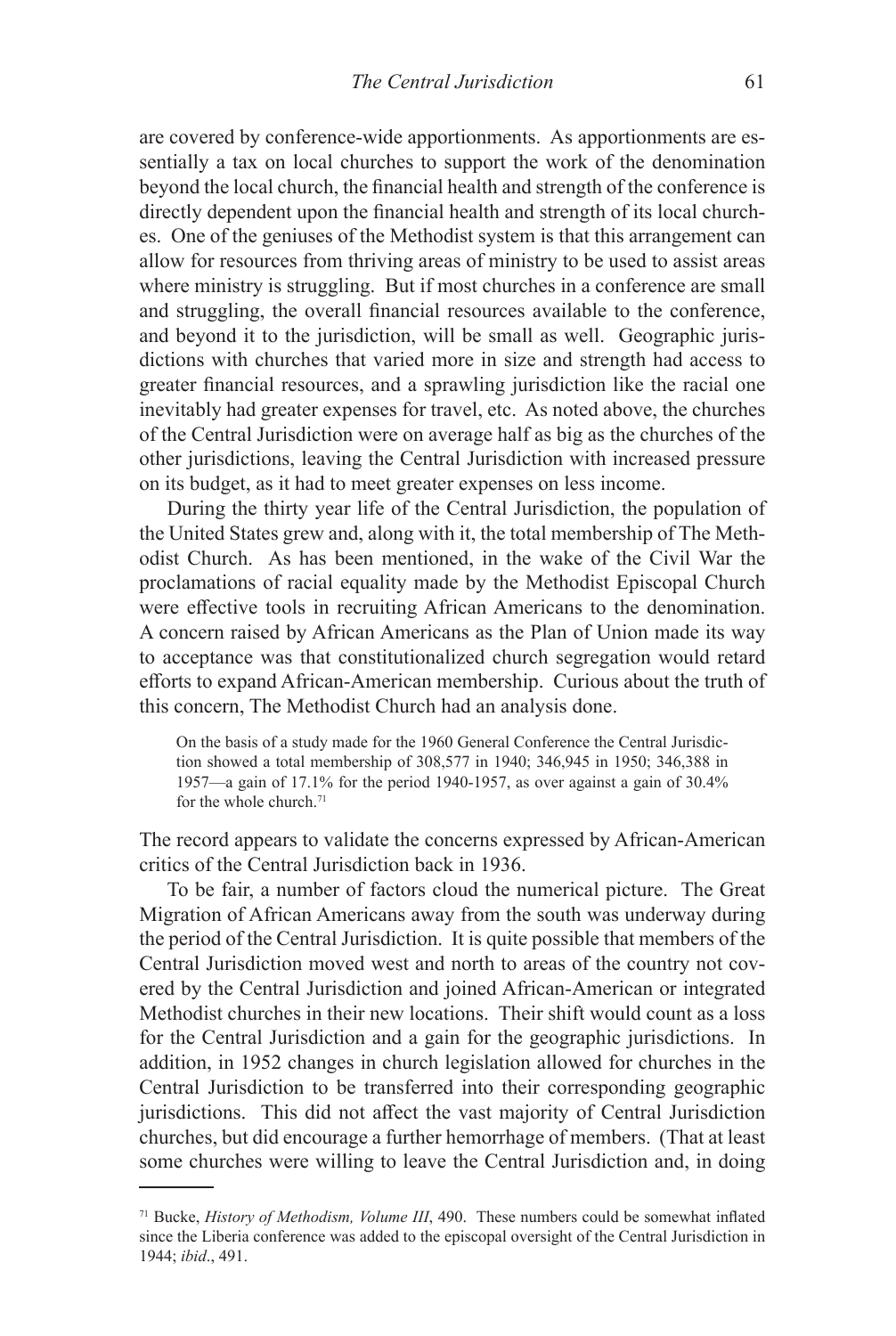so, further weaken it by depriving it of members and money, is additional evidence that not all African Americans were happy in their separate and much-less-than-equal jurisdiction.) Despite all appropriate caveats, there is no indication that the Central Jurisdiction was a particularly efficient or effective evangelistic structure; in attracting and retaining members it was "in no way" equal to its geographic counterparts.72

In the midst of entrenched Jim Crow policies in the South, the segregation of the Central Jurisdiction did nothing to break down racial barriers. It can be argued to the contrary that it strengthened and justified the divisions in place. At times these divisions had life and death consequences.

In his thoughtful study of Methodist segregation, Dwight Culver compiled detailed information on the "policies and practices of sixty-five white Methodist hospitals [on the] care and employment of Negroes."73 The table he presents is worthy of more detailed scrutiny than will be done here, but even a cursory glance yields significant insights. Of the sixty-five hospitals for which he could gain information, at least thirteen did not admit African Americans to its wards. Some of the sixty-five had segregated wards, some refused emergency services to African Americans, and some denied them clinical services. A good number refused to hire African-American nurses or doctors. Admittedly, not all of the thirteen hospitals noted above were in the deep south.74 But it is reasonable to suppose that the segregation of the church that kept local white and African-American Methodists from having respectful, organic intercourse with one another helped to support the segregated medical care that literally risked the lives of African Americans. Did some African-American Methodists die by being refused treatment at a nearby white Methodist hospital? The conferences of the Central Jurisdiction did not command the financial resources required to build and maintain "separate but equal" church-related hospital facilities throughout the jurisdiction.

Sledge maintains that the historiography of the last thirty years or so that addresses the Central Jurisdiction has been dominated by "the view of the Northern idealist minority" that the jurisdiction is evidence of an unfortunate moral compromise on the part of The Methodist Church. He asserts that the work of "Southern historians and the earlier Northern interpreters" has embraced the "pragmatic" view that the Central Jurisdiction was a necessary, positive, and presumably moral step.75 Unfortunately, the historiography of the Central Jurisdiction is not as neat as Sledge alleges.

As noted throughout the above discussion, African-American dissatisfac-

 $72$  Dwight Culver confirmed that African American Methodists felt that their evangelism efforts were hindered by the Central Jurisdiction, noting, "Asked whether *The separate jurisdiction weakens the influence of the church with Negroes*, 76% of the Negroes agree with the statement, while only 32% of whites agree," Culver, *Negro Segregation in the Methodist Church*, 97.

<sup>73</sup> Culver, *Negro Segregation in the Methodist Church*, 184-189.

<sup>74</sup> The states involved were Georgia, Illinois, Indiana, Kansas, Kentucky, Louisiana, Montana, Missouri, Ohio, Texas and the District of Columbia.

<sup>75</sup> Sledge, "A Step Back or a Step Forward?", 10.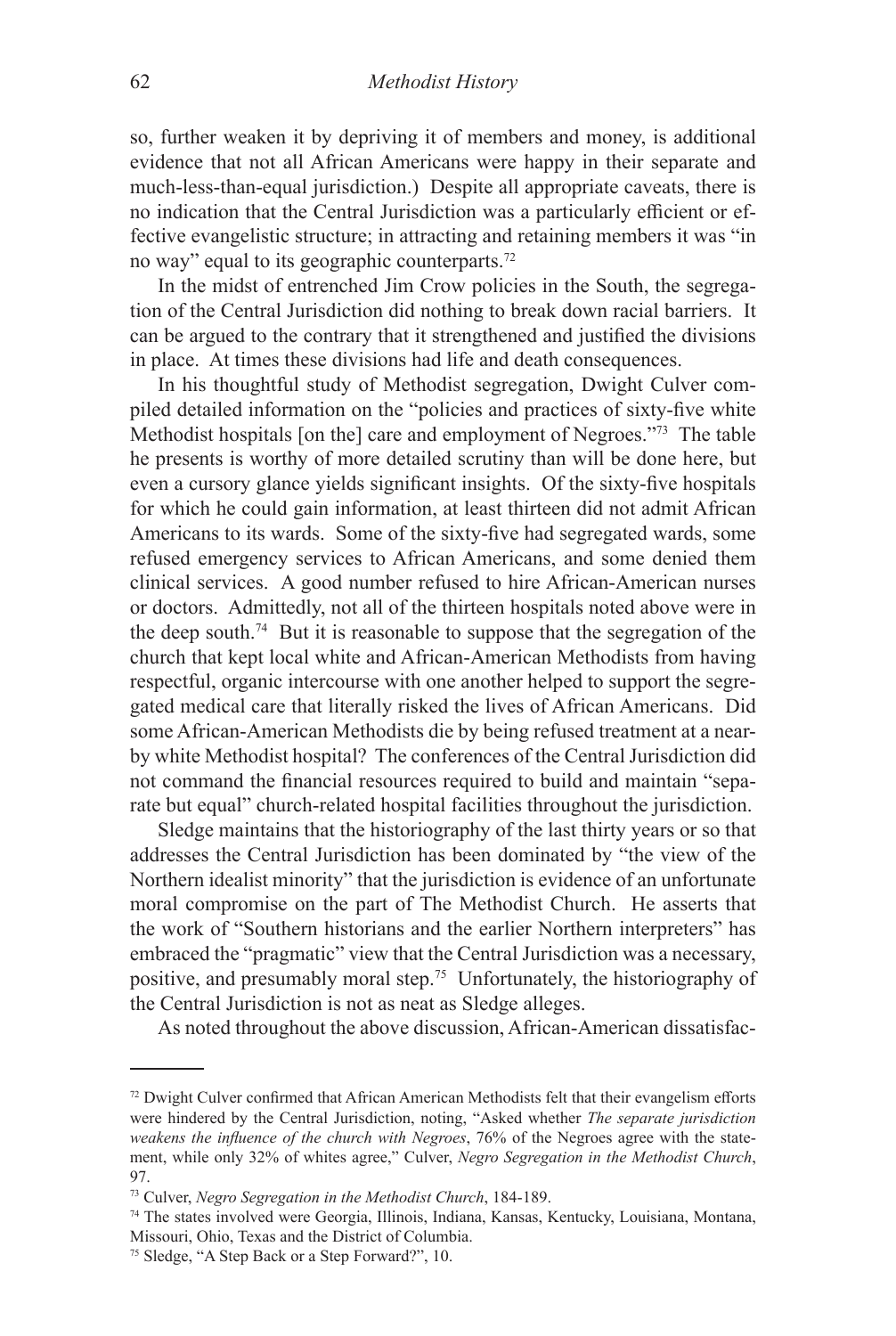tion with the Central Jurisdiction is much older than the past thirty years—it dates back at least as far as the discussions on the Plan of Union early in the twentieth century. African-American efforts to weaken or repeal the Central Jurisdiction began at its inception, and attempts were made to do so at every General Conference between 1936 and 1968. A good deal of the energy of the "Northern idealist minority" came from African-American church members. To note only the histories of the past thirty years in assessing opposition to or criticism of the Central Jurisdiction is to ignore the well-documented voices of African-American Methodists over the past eighty years.

But useful histories by non-African Americans going back sixty years have been critical of the Central Jurisdiction. Sledge makes note of the careful work of Paul Carter (1952) and the meticulous book length study of church segregation by Dwight Culver (1953), so he is certainly aware that critiques of the Central Jurisdiction are neither new nor revisionist. A strength that Carter and Culver share is that they take seriously the views and experiences of African Americans. Culver's summary of the advantages of the Central Jurisdiction is less than a page, and his summary of its disadvantages is almost three pages.<sup>76</sup> The interviews and surveys he conducted allowed him to detect significant differences between how white and African-American Methodists viewed church segregation and, hence, the Central Jurisdiction:

Only 6% of the Negroes who responded to the questionnaire think that the Central Jurisdiction is not an example of segregation and 92% believe that it is. This large Negro majority is joined by the 55.5% of the whites who are willing to apply the term "segregation" to the Central Jurisdiction, whether or not they approve the present organization of The Methodist Church along jurisdictional lines.<sup>77</sup>

The difference in perception between the two groups is important and not at all surprising since segregation minimized contact and prevented any robust sharing of views across racial lines. Rubbing shoulders at General Conference every four years proved to be woefully inadequate in allowing Methodists of different races to understand one another. By Culver's day, African-American opposition to the Central Jurisdiction may well have increased, but, again, those views were unknown by white Methodists:

Over 40% of the whites who responded to the opinion questionnaire do not answer on the statement *The Central Jurisdiction was wanted by Negroes in The Methodist Church.* They mention for the most part that they do not know Negro opinions; those who do respond are about evenly divided in their answers to the question. Negroes are more certain that they did not want the Central Jurisdiction. Of the 81% responding to the statement, 79% disagree and 21% agree . . . . [O]nly 3.5% of the total group of Negroes say they wanted the Central Jurisdiction and think other Negroes wanted it.78

African Americans in The Methodist Church were consistent in their

<sup>76</sup> Culver, *Negro Segregation in the Methodist Church*, 92-95.

<sup>77</sup> Culver, *Negro Segregation in the Methodist Church*, 96.

<sup>78</sup> Culver, *Negro Segregation in the Methodist Church*, 96.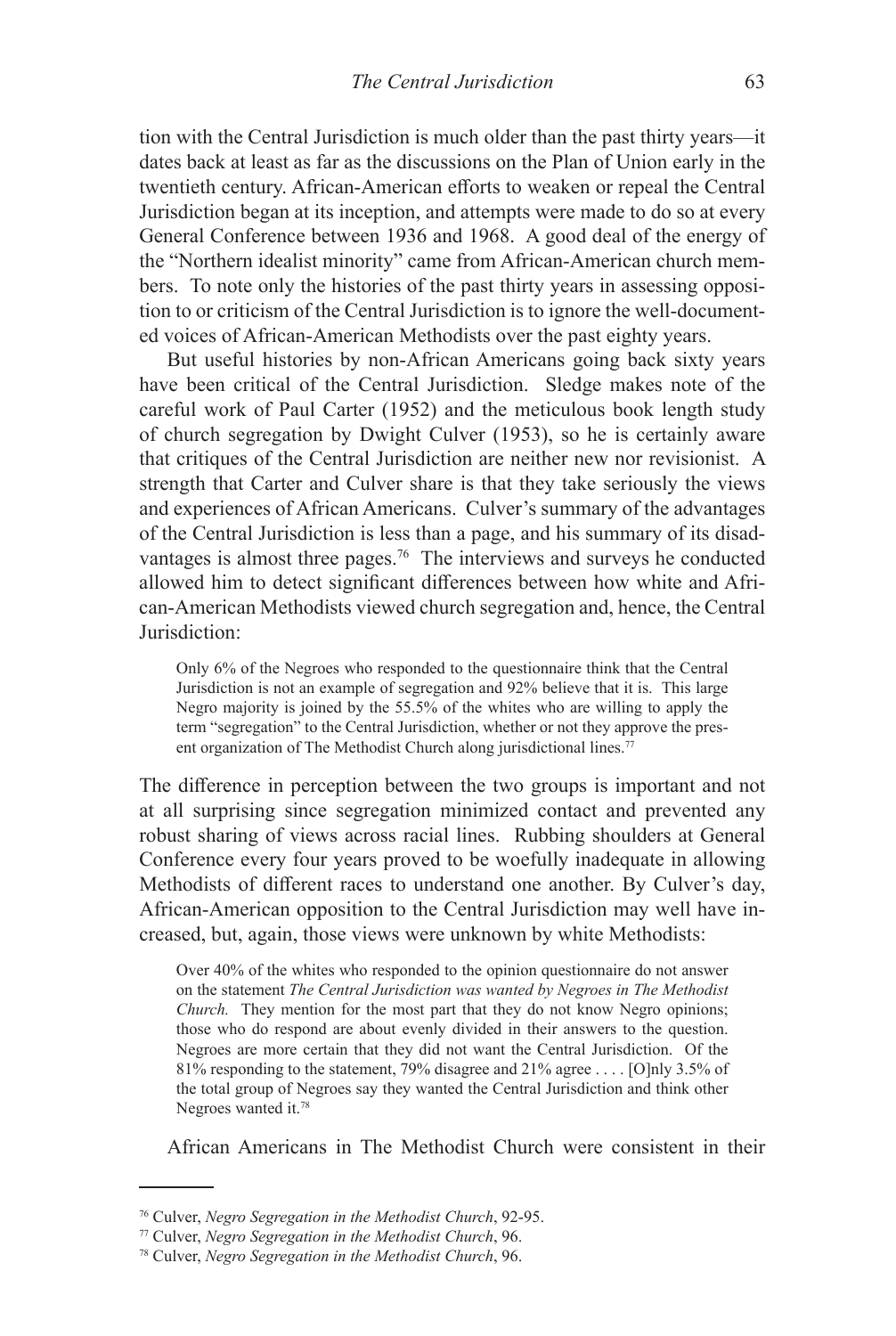opposition to the Central Jurisdiction, and that opposition appears to have grown over the life of the jurisdiction. Any discussion of the jurisdiction that ignores or minimizes the African-American perspective will prove to be misleading while perpetuating the perceptual divide that has existed between white and African-American Methodists.

Like Culver, Carter was sensitive to the views of African-American Methodists. He declared:

The sacrifice in the principle and practice of racial toleration at the North was considerable, as charged by Negroes and confirmed by Southern whites in the debates. This is the prime fact which has been glossed over in accounts of Unification and which is hereby put on the record.<sup>79</sup>

Carter even seems to have anticipated Sledge's contribution to Central Jurisdiction historiography by concluding:

Even if the Central Jurisdiction should prove ultimately to be no barrier to the integration of the Negro into the Methodist Church—even if it should prove, in the long run, to be the best means to such integration—the fact that an important minority considered that it was wronged, and was so emphatically overridden by the majority, would still be relevant in a critique of Unification.<sup>80</sup>

So, ultimately, how ought the consistent African-American opposition to the Central Jurisdiction be understood? Sledge sees the debate over the Central Jurisdiction as "a confrontation between idealism and *realpolitik*, between emotion and reason, between the perfect and the possible, between the theoretical and the practical."81 In his analysis, those who view or have viewed the Central Jurisdiction as an unfortunate or even inexcusable abandonment of Christian principles are idealist, emotional perfectionists, enamored more with what might or should be rather than with what could be. On the other side, those who accept the Central Jurisdiction as perhaps less than ideal, but nevertheless a necessary and useful step in Methodist Church evolution, are pragmatic, reasonable, practical realists. It is unfortunate that, according to Sledge's scheme, for the past century the African-American members of the Methodist Episcopal Church and its successors have been impractical emotional perfectionists. But as already noted above, the divide between the "idealist approach" and the "pragmatic approach" often has not been stark.

The African-American members of the Joint Commission on Union signed off on the final plan, and therefore did not view the Central Jurisdiction as an impediment to union. In doing so, did they forsake idealism in order to wholeheartedly endorse pragmatism? Not viewing the Central

<sup>79</sup> Carter, "The Negro and the Methodist Union," 67.

<sup>80</sup> Carter, "The Negro and the Methodist Union," 68. Sledge cites this passage from Carter, claiming "This set the tone for subsequent critical accounts—the recognition of two sides to the question, followed by a conclusion which dismissed or ignored the other interpretation" (Sledge, "A Step Back or a Step Forward?", 17). African-American accounts of the Central Jurisdiction before Carter were critical of it. Is Sledge himself guilty of recognizing both sides of the question, with a conclusion that "dismissed or ignored the other interpretation?" 81 Sledge, "A Step Back or a Step Forward?", 12.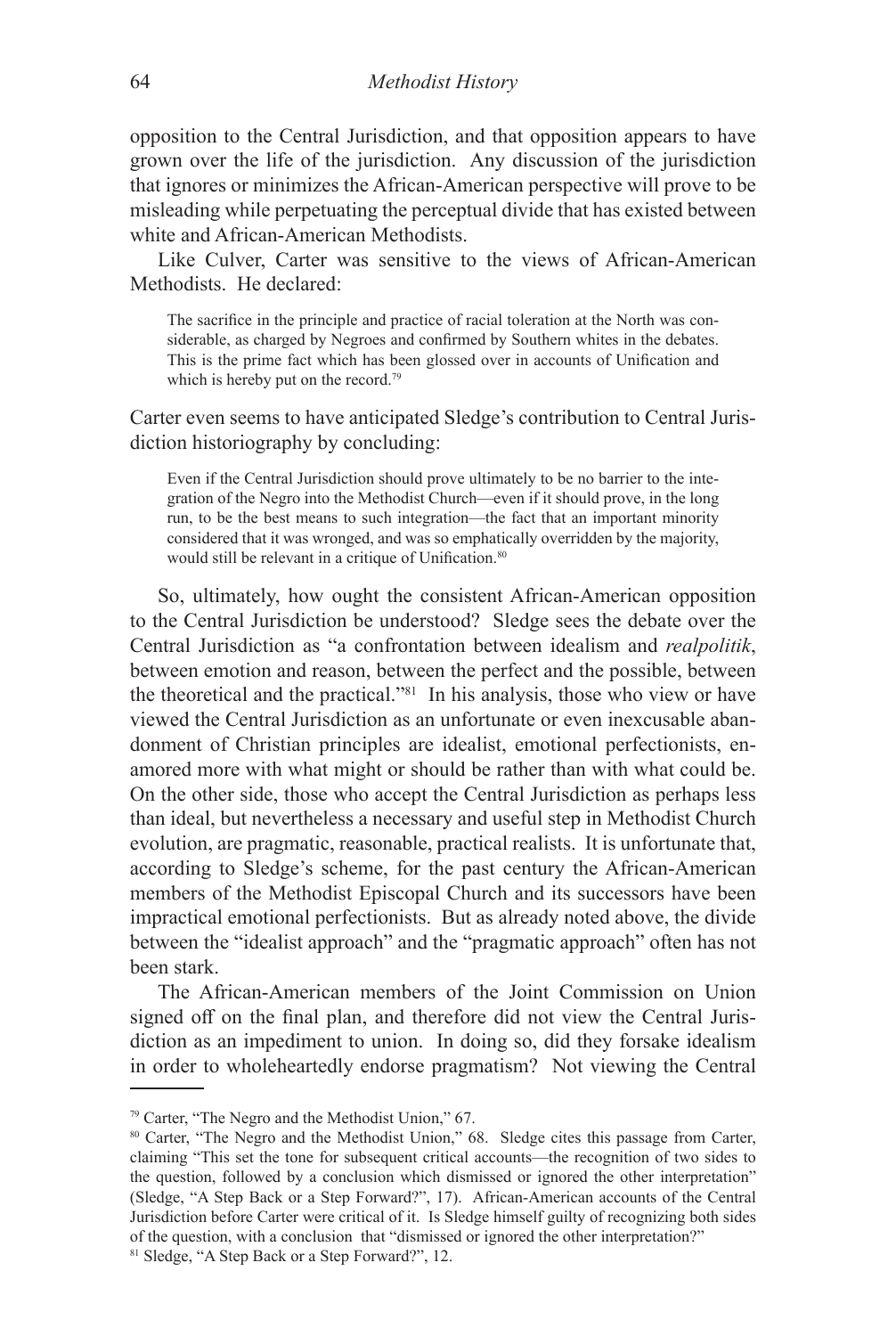Jurisdiction as a reason to halt the reunion process does not mean that they preferred or desired it. Robert Jones, who had been elected as bishop in 1920 on a special ballot reserved for African-American candidates, was on the commission and voted for the final plan. He did not do so enthusiastically. Present at the 1936 General Conference, he remained silent during the debate on the Plan of Union. In a private letter to Claude A. Barnett, an African-American newspaperman, he explained his silence:

All my public life . . . I have opposed segregation in every form . . . . I realize very much, after the principles that you and I have stood for all these years, that we cannot get everything we want, but I am thoroughly disgusted with our men running to the front begging for the segregated Judicial [jurisdictional] Conference for Negroes. When it seems to me what we should have done was to accept it when it was proposed, and let the white man take responsibility for the scheme as it stands. Because of this position of mine, I have not given out any statement and I do not care to give out one now.82

One of his men with whom Jones was disgusted was Willis King, whom Sledge notes is the person who authored the entry in the *Encyclopedia of Methodism* entitled "Negro Methodism in the United States" as well as the chapter on the Central Jurisdiction in Volume III of Bucke's *History of Methodism*. King did attempt to rally support for the Central Jurisdiction among African-American delegates at the 1936 General Conference, and Sledge correctly notes that King wrote about the advantages the segregated structure offered to Methodists of color. What Sledge omits is this observation from King about the Central Jurisdiction, published in 1974: "The obvious racial distinction was never popular among the vast majority of Negroes in the church, and ultimately had to end."83

The African-American members of the Joint Commission on Union were in a difficult position. They shouldered the heavy burden of representing the race, and their thoughts and actions would likely influence the attitudes white Methodists would have toward their darker siblings for some time to come. With eagerness mounting among whites for a unified Methodist church, would African Americans be blamed for preventing unification? Jones' comment above suggests his awareness of this problem, and other sources reportedly support the contention that both Jones and King approved the plan in order to shield African-American Methodists from incrimination.<sup>84</sup> For Jones, at least, and possibly also for King, "pragmatism" may have been more about protecting African Americans from blame and backlash than about consummating union at all costs <sup>85</sup>

Most of the African Americans who voted for the Plan of Union in either

<sup>82</sup> Quoted in Peter C. Murray, *Methodists and the Crucible of Race, 1930-1975* (Columbia, MO: U of Missouri P, 2004), 40.

<sup>83</sup> King, "Negro Methodism in the United States," Harmon, Nolan, ed., *Encyclopedia of World Methodism* (Nashville: United Methodist Publishing House, 1974), 1712. It was also King who reported the lackluster growth statistics of the Central Jurisdiction in the article on the jurisdiction in Bucke, *History of American Methodism, Vol. III*.

<sup>84</sup> Murray, *Methodists and the Crucible of Race*, 39.

<sup>85</sup> Murray, *Methodists and the Crucible of Race*, 41.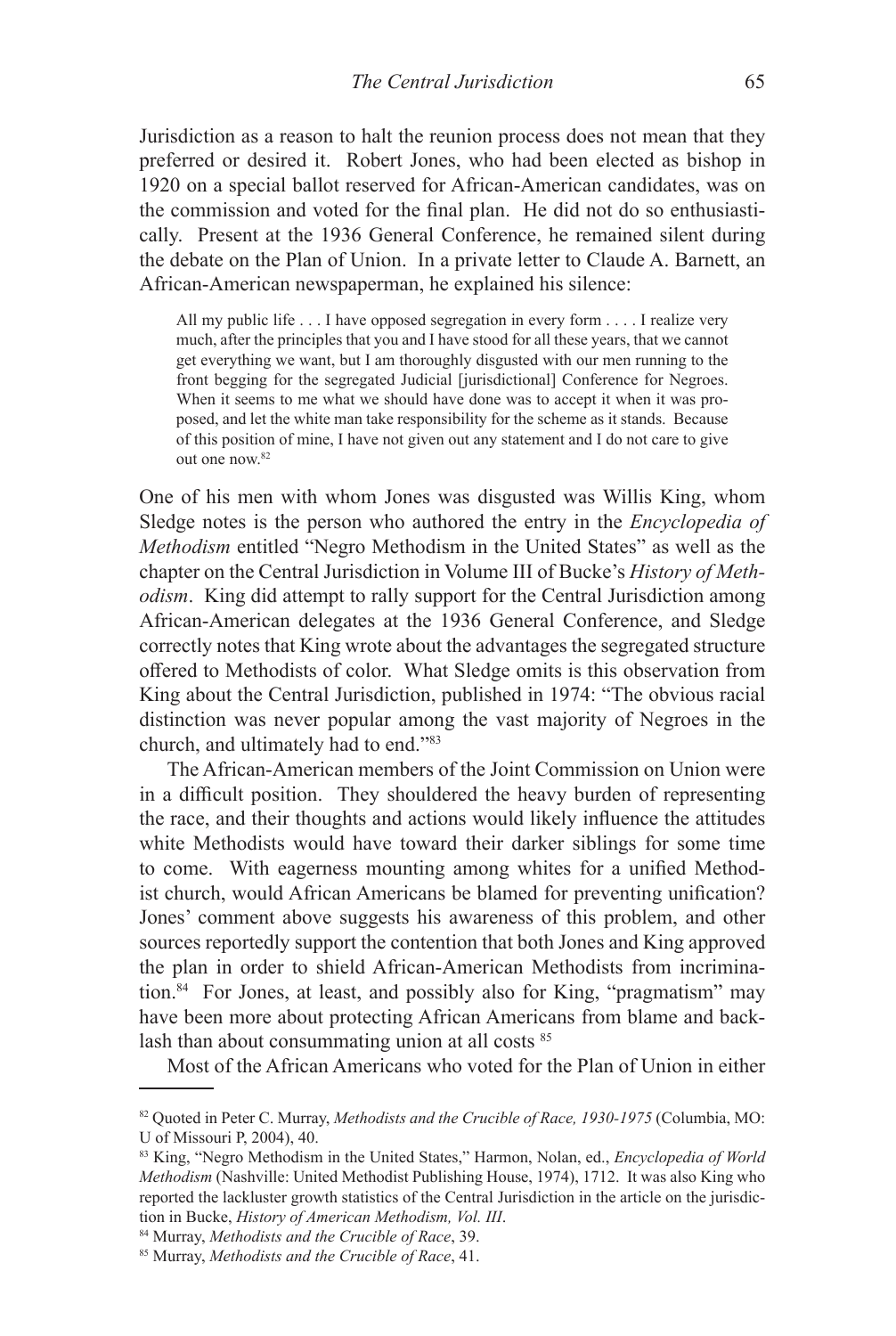the 1936 General Conference or in the subsequent annual conference ratification process, may well have done so in the same spirit as Jones and, as suggested earlier, those under a white bishop may have had "pragmatic" reasons to support the plan that had little to do with union. But the vast majority who chose to forgo the surrender of their self-respect for the dubious value of reunion, and to insist instead on full equality and inclusion some seventy years after Emancipation, no doubt saw their choice as reasonable and practical.

In the 1840s, the Baptists and Presbyterians joined the Methodists in dividing over the issue of slavery. At the time, a number of observers predicted that the division of the nation's major denominations presaged the division of the nation over the same issue. Modern scholars examining the role of churches in encouraging the sectionalism that culminated in the Civil War have affirmed the concerns of the early observers.<sup>86</sup> The choices of the churches on slavery were not done in a vacuum and were not made in secret. In a similar manner, the choice for constitutional segregation in The Methodist Church was a matter of note and concern far beyond the pews and stained glass of what was briefly the nation's largest Protestant church. Prominent African-American publications like *The Crisis*, *The Pittsburgh Courier* and *The Philadelphia Tribune* carried news of the reunion results.<sup>87</sup> If the good Christians of The Methodist Church were willing to baptize Jim Crow by putting their imprimatur on the Central Jurisdiction, southern segregationists could continue being racist and feeling racist with no dissonance. Many African Americans lost their lives to violent expressions of white supremacy in the twentieth century, and choosing to not have their church encourage such expressions must have seemed eminently pragmatic.

The cataclysm over full integration that the Central Jurisdiction was supposed to prevent was merely delayed. The Central Jurisdiction proved to be totally ineffective in preparing southern Methodists to eventually accept African Americans as equals.<sup>88</sup> Sledge would do well to examine the record of what happened in parts of the south when the Central Jurisdiction ended and the full integration of African Americans became mandatory. In his book,

<sup>86</sup> See for example, C. C. Goen, *Broken Churches, Broken Nation: Denominational Schisms and the Coming of the Civil War* (Macon, GA: Mercer UP, 1985).

<sup>87</sup> Carter reports: "The headline on the front page of *The Pittsburgh Courier*, then the most widely-circulated Negro newspaper, in its issue published next after the Northern Methodist vote on Unification, was characteristic: 'RACE PROTEST IGNORED AS OHIO METHOD-ISTS VOTE FOR MERGER.' *The Crisis*, official organ of the NAACP—then considered a comparatively conservative organization—ran an editorial entitled 'Jim Crow for Jesus.' *The Philadelphia Tribune* was even more caustic: 'God watched and followed the proceedings with keen interest; when the conference insulted His intelligence by approving segregation of Negroes in His name, He took a walk'" (Carter, "The Negro and Methodist Union," 60). The black press covered the entire process with interest, and "roundly condemned" the positions taken by Jones and King (Murray, *Methodists and the Crucible of Race*, 39).

<sup>88</sup> Sledge repeats twice the assertion made twice by Willis King that "the Central Jurisdiction" made possible the beginning of the full-fledged brotherhood which is now evolving." Sledge does not cite any of King's evidence for this claim. Despite King's fervent optimism, saying so doth not make it so.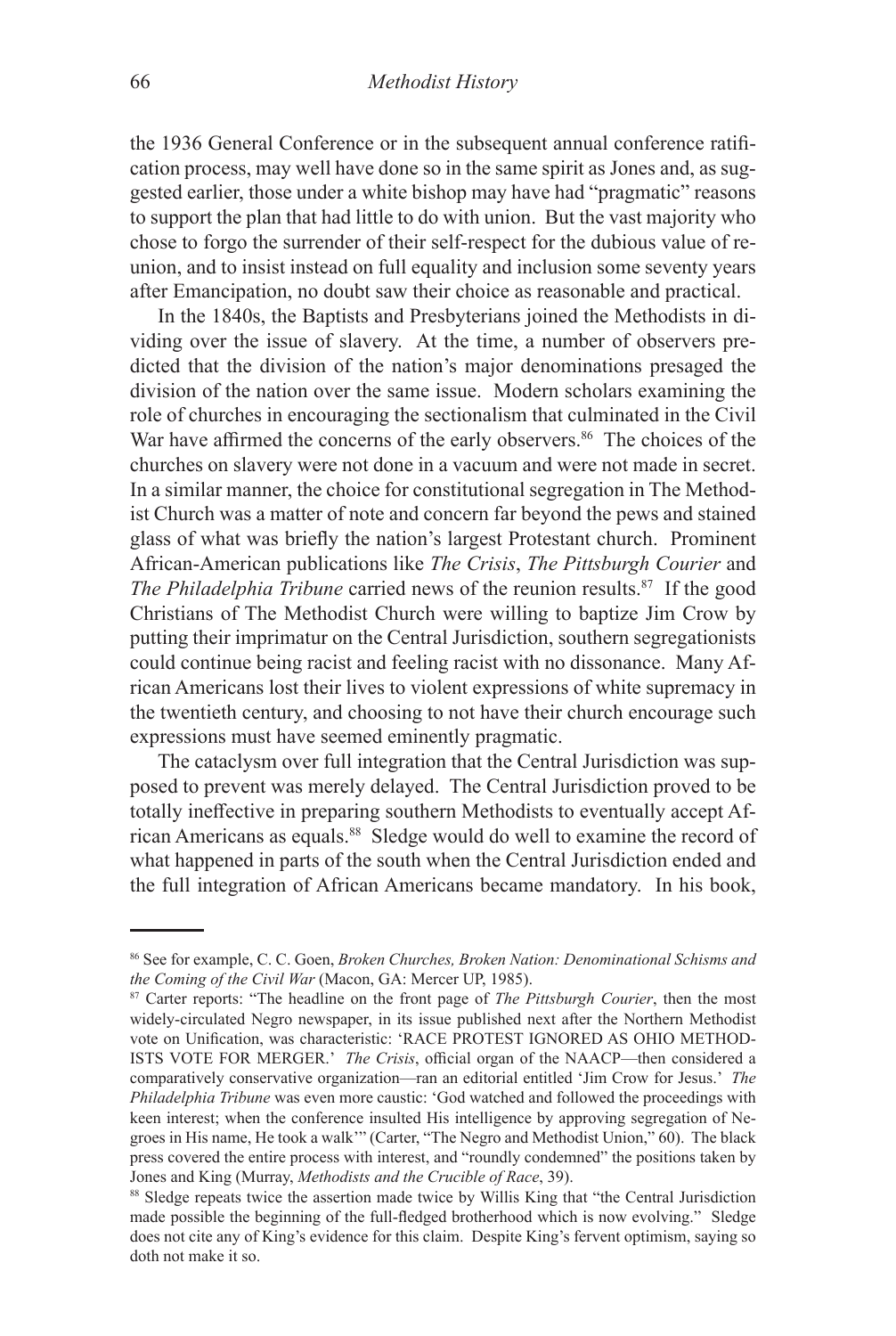*When the Church Bell Rang Racist: The Methodist Church and the Civil Rights Movement in Alabama*, Donald Collins recounts the great costs paid when a handful of clergy attempted to fight the white supremacist element in the church, and a majority of clergy, district superintendents, laity and even bishops clung to the prevailing segregationist practices.

The Alabama-West Florida Conference of The Methodist Church did everything it could to prevent the integration of the church. In the 1950s, while the modern Civil Rights Movement was getting underway, the conference continually affirmed the segregation mandated by the Central Jurisdiction. It went on record during the famed Montgomery Bus Boycott in 1956 to oppose Amendment IX, which was designed to make it easier for entire conferences to transfer from the Central Jurisdiction to their respective geographic jurisdictions. The Methodist Laymen's Union was formed in Alabama and functioned as a "white citizen's council" of the church; it succeeded in passing legislation that would have allowed churches to circumvent the denomination's trust clause and secede from it while retaining title to local church property (the "Dumas Act" was later declared unconstitutional by the Alabama supreme court). At every opportunity it appealed to the General Conference to maintain the status quo, and affirmed on the conference level its opposition to all integration efforts. When The Methodist Church was poised to merge with the Evangelical United Brethren Church, the elimination of all race-based church structures became a condition of union. Alabama Methodists elected one of their own, the defiant staunch segregationist, former Gov. George Wallace, to represent them in Dallas at the Uniting Conference in 1968.89

Collins details the abuse a handful of clergy endured in trying to lead their congregations out of a segregationist mindset, and the number who left the conference or parish ministry altogether as a result of the incessant pressure placed upon them during the Civil Rights Movement. He states:

For these ministers the continued pastoral ministry in the Methodist Church of the Alabama-West Florida Conference was no longer a positive, constructive option in their personal and professional lives. The personal disruption, the economic insecurity, and the family dislocation involved made these decisions exceedingly difficult. However, all these factors personally were more manageable than the continuation of a ministry that for them had reached a point of crisis and diminishing returns.<sup>90</sup>

After experiencing increased membership each year between 1955 and 1964, membership declined in each of the next three years at an average of 617 members each year.<sup>91</sup> The introduction of clergy and twenty-one churches of the former Central Jurisdiction into the Alabama-West Florida Conference was complicated by the fact that the salaries and pension benefits

<sup>89</sup> Donald E. Collins, *When the Church Bell Rang Racist: The Methodist Church and the Civil Rights Movement in Alabama* (Macon, GA: Mercer UP, 1998).

<sup>90</sup> Collins, *When the Church Bell Rang Racist*, 145.

<sup>91</sup> Collins, *When the Church Bell Rang Racist*, 140. Did defections from the integrated United Methodist Church help swell the ranks of the Southern Baptist Convention?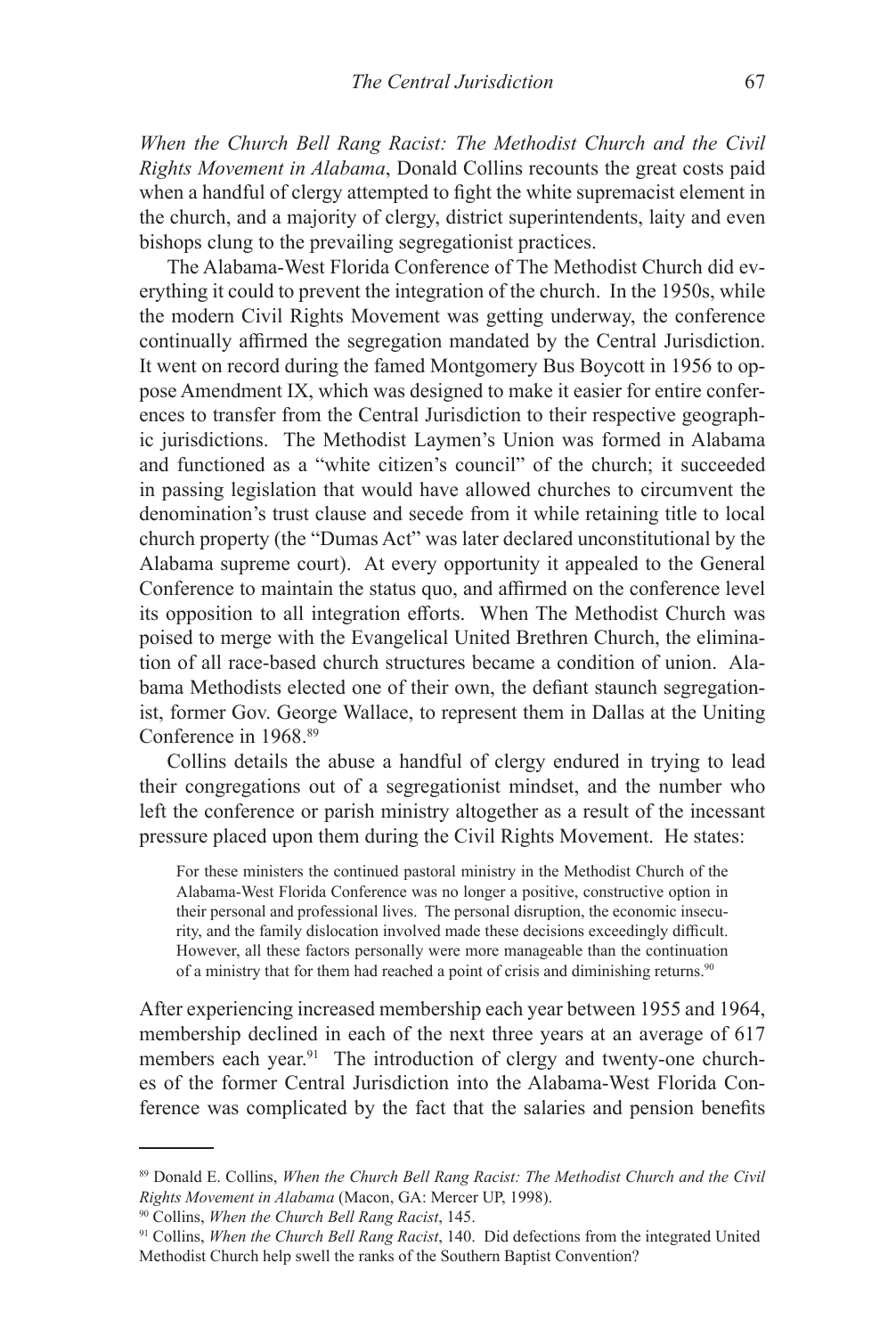of the African-American clergy were significantly lower than those of the white clergy, and balance had to be achieved.<sup>92</sup> As time progressed, qualified African-American clergy transferred out of the conference; excluded from appointment to white Methodist churches and from serving as district superintendents, they chose better prospects for advancement than were available by being shuffled around the relatively few African-American churches in the conference.

Sledge points with pride to the fact that "the sky didn't fall" when African-American Bishop Robert Jones assumed the duties of the chair at the 1940 General Conference session. Southerners reacted with appropriate decorum and interacted civilly with Jones, evidence, according to Sledge, that "everybody was learning quickly."93 The contact Bishop Nolan Harmon had later with his African-American colleagues on the Council of Bishops at council gatherings and at General Conference may have been cordial, but it did nothing to sensitize him to the plight of African Americans in his area, the North Alabama Conference of The Methodist Church. Born in Mississippi and elected to the episcopacy in 1956, Harmon was a prominent bishop, authoring a number of books and editing the *Encyclopedia of World Methodism*. He was also one of two Methodist bishops who joined six other Alabama clergymen in 1963 to publicly criticize the civil rights demonstrations in Birmingham and to praise local law enforcement officers (which included the notorious Bull Connor). It was that statement that prompted Martin Luther King, Jr., to respond with his famous "Letter From a Birmingham Jail." The existence of the Central Jurisdiction had done nothing to ease the path to integration in either the church or society.<sup>94</sup>

The Methodist Church and the nation would have been changed for the good had the Central Jurisdiction really proved to be a positive intermediate step towards full integration. The pain and heartache that accompanied the death of Jim Crow would have been greatly ameliorated had the Central Jurisdiction been capable of leading the way. Of course, had the church successfully endured the difficulties of integration back in the 1930s and avoided the Central Jurisdiction entirely, a positive example would have been set for world. Instead, after the Brown vs. Board of Education decision in 1954, after the year-long Montgomery Bus Boycott, after the bloody Birmingham campaign, after the deadly Selma campaign, after the passage of the Civil Rights and Voting Rights Acts, The Methodist Church took definitive steps to end its constitutional system of racial segregation. A portion of the words Martin Luther King addressed to Bishop Harmon and his colleagues from his

<sup>92</sup> Collins, *When the Church Bell Rang Racist*, 148. There were 366 white pastoral charges (153).

<sup>93</sup> Sledge, "A Step Back or a Step Forward?", 27.

<sup>&</sup>lt;sup>94</sup> Not only did it not help, the jurisdictional process encouraged narrow parochialism among white Methodist bishops: "A concomitant of the jurisdictional system was that since bishops were elected and assigned to their episcopal areas by Jurisdictional Conferences, they became, in spite of efforts of the Council of Bishops, identified more and more with their respective jurisdictions" (Bucke, *History of Methodism, Volume III*, 482).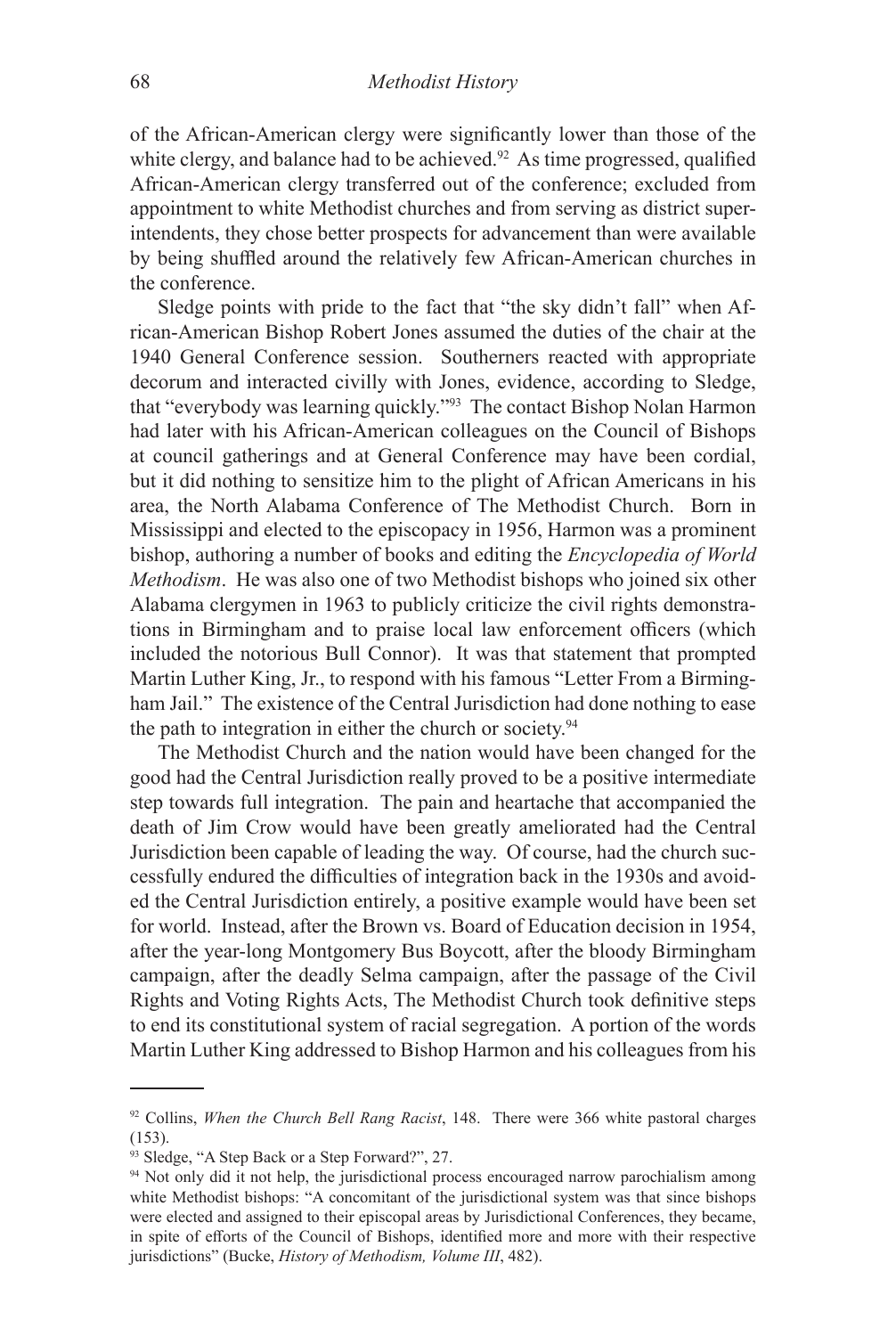jail cell in 1963 are important to hear again:

So here we are moving toward the exit of the twentieth century with a religious community largely adjusted to the status quo, standing as a taillight behind other community agencies rather than a headlight leading men to higher levels of justice . . . . The contemporary church is often a weak, ineffectual voice with an uncertain sound. It is so often the arch-supporter of the status quo. Far from being disturbed by the presence of the church, the power structure of the average community is consoled by the church's silent and often vocal sanction of things as they are.<sup>95</sup>

The words that he used to describe the generic Christian churches of the United States over fifty years ago especially described The Methodist Church of his day—and some would say also The United Methodist Church of today in regards to equal rights and full inclusion for homosexual persons.

Ultimately, The Methodist Church was able to consummate a tenuous reunion of its northern and southern factions through the constitutional embrace of racial segregation, and in doing so it temporarily claimed the title of the nation's largest Protestant communion. If a positive point is to be claimed, it may be that, despite the nation's continuing racial divide in which African Americans and white Americans view issues of race through completely different lenses, observers of the Central Jurisdiction over the last thirty years (with the notable exception of Sledge), have managed to do so without ignoring or marginalizing the African-American perspective or the objective facts.96 Morris Davis, whose excellent work analyzing the 1930s rhetoric of the Joint Commission on Union, has expressed well the compromise the Central Jurisdiction represented and the perceived gain the white advocates of reunion at any cost believed they had attained:

The failure of the Joint Commission—its inability to solve the problem of racial membership—shows us clearly the relationship between racial membership and concerns about political and national influence. The fear that white Americans outside Methodism would perceive the church to be endorsing inappropriate racial equality was greater than the opportunities inherent in becoming the largest and first mainline church in America to embrace full racial equality . . . . But even those who might have believed, in an idealistic sense, that the new Methodist church would better reflect Christian values if it were integrated, were willing to forgo the spiritual ideal for one they wanted more—that of a large, powerful, internationally-influential church that would lead the world's greatest Christian civilization.<sup>97</sup>

<sup>95</sup> James M. Washington, ed., *I Have a Dream: Writings and Speeches That Changed the World*  (San Francisco: Harper, 1992), 96, 97.

<sup>96</sup> Sledge takes Bishop James S. Thomas to task for confusing elements of the 1936 MEC General Conference and the 1939 Uniting Conference, but counts him as coming "down firmly on the side of the pragmatic interpretation" (Sledge, "A Step Back or a Step Forward?", 15). It is not immediately evident what makes Sledge believe that Thomas was accepting of the Central Jurisdiction's segregation, but Thomas most certainly was clear that most African Americans in the MEC were displeased with the so-called compromise.

<sup>97</sup> Morris L. Davis, *The Methodist Unification: Christianity and the Politics of Race in the Jim Crow Era* (New York: New York UP, 2008), 129. Sledge accuses Davis of "judgmentalism" and "debateable interpretations," but without offering details (Sledge, "A Step Back or a Step Forward?", 19). It is far from clear that Sledge understands that Davis's project was to analyze carefully the rhetoric used in discussions of the Joint Commission on Union.